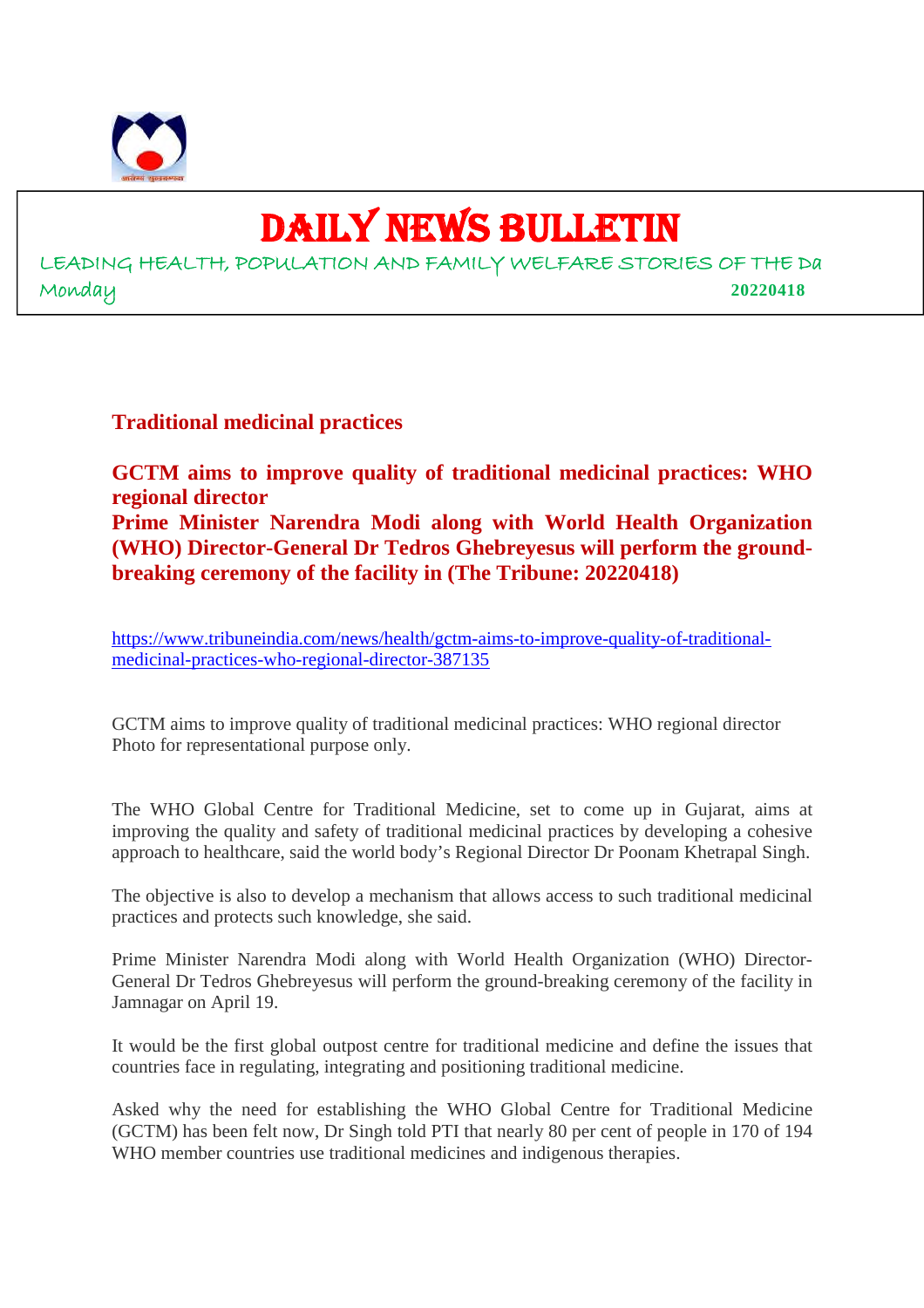For many, traditional medicines are the first port of call for treatment, said the regional director of WHO South-East Asia Region.

"Many of their governments have requested WHO's support in creating a body of reliable evidence and data on traditional medicines practices and products," she said.

According to her, the Covid pandemic has further impacted health systems in the world and all countries need to mobilise all available resources to recover, fill gaps in health coverage and accelerate progress toward health goals.

"Consumer expectations for healthcare are rising while costs are soaring. Therefore, integrating traditional medicine into the public healthcare delivery system becomes an obvious and pressing need.

"Although traditional medicines have been around for millennia, they lack robust evidence, data and a standard framework, preventing their integration into mainstream healthcare delivery system. As a result, millions of accredited traditional medicine workers, facilities, expenditures and products are still not fully accounted for," Dr Singh said.

The GCTM, with its global reach, will be a game-changer by focusing on four strategic areas of work. These are evidence and learning; data and analytics; sustainability and equity; and innovation and technology, she stated.

"It will help harness the power of traditional medicine to advance the Sustainable Development Goal 3 target of ensuring the health and promoting wellbeing for all at all ages." Asked what other areas will it contribute to, Dr Singh said traditional medicine is a part of the growing trillion-dollar global health, wellness, beauty and pharmaceutical industries.

Many countries have well-established systems of traditional medicine. Supporting the member states in developing a safe, effective and organised traditional medicine will enable the medical system to tap into and fully realise its potential and attract people from other countries who seek such care, she said.

"Traditional medicines also represent a vibrant and expanding part of healthcare. There has been rapid modernisation in the ways traditional medicine is being studied.

"Artificial intelligence is now used to map evidence and trends in traditional medicine and to screen natural products for pharmacokinetic properties," Dr Singh told PTI.

This has opened up new possibilities for learning, research, application and delivery of traditional medicines and therapies, she noted.

"Over 40 per cent of pharmaceuticals are tracing their origins to traditional medicine. One of the key areas of focus for the GCTM is equity and sustainability.

"The centre will, with a developed standard common tool, assist in preserving and protecting the sources of traditional knowledge and nurture the source of traditional medicines with respect for local heritage, resources and rights as its guiding principle," Dr Singh said.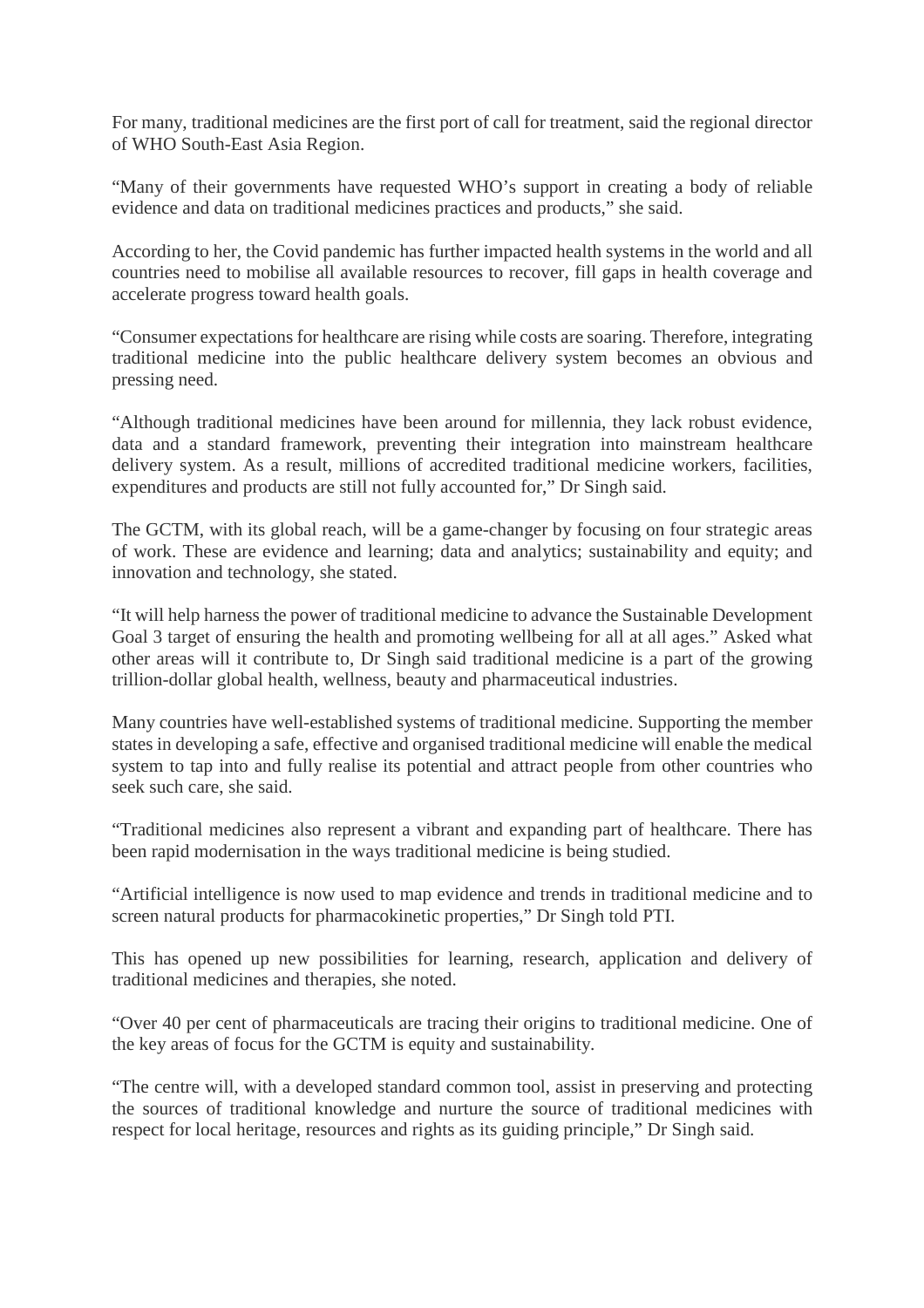She stressed that traditional medicine can also help address the growing burden of noncommunicable diseases and mental illnesses through its integrated and complementary use with the allopathic system.

Dr Singh told PTI that the biggest challenges facing the integration of traditional medicines into the mainstream healthcare delivery system are ensuring its safety, and efficacy and standardizing and developing traditional medicines as evidence-based medicine.

"For this, we need evidence and data to inform on policies and standards regulatory frameworks to ensure safe, cost-effective, and equitable use.

"The healthcare system has also not been able to fully integrate millions of traditional medicine workers, accredited courses, health facilities and expenditures preventing us from fully realizing the potential of traditional medicines," she said.

Dr Singh stressed the need for developing a cohesive and integrative approach that allows governments, healthcare practitioners and consumers to access traditional medicine services in a safe, cost-efficient and effective manner.

She also emphasised developing a mechanism to preserve and protect traditional medical knowledge, to guarantee and improve the quality and safety of traditional medicine and practices.

#### **Crore hypertension**

#### **Over 17.93 crore hypertension screenings done at 1,17,440 AB-HWCs as on March 31: Health Ministry**

**Union Health Minister Mansukh Mandaviya advised states to extensively carry out screening for tuberculosis, cervical cancer, diabetes and oral cancer during these health melas (The Tribune: 20220418)**

Over 17.93 crore hypertension screenings done at 1,17,440 AB-HWCs as on March 31: Health Ministry Union Health Minister Mansukh Mandaviya- File photo

Over 17.93 crore hypertension screenings have been done as on March 31 at 1,17,440 Ayushman Bharat-Health and Wellness Centres (AB-HWCs) operationalised across the country, according to government data.

Also, around 15 crore diabetes screenings for 30 plus age-group individuals have been done at these health and wellness centres which cumulatively saw 85.63 crore footfall, according to a report on AB-HWCs released by Union Health Minister Mansukh Mandaviya on Saturday.

It said over 1.02 crore wellness sessions have been held at 1,17,440 centres as on March 31. Besides, 2.34 crore teleconsultations were conducted through HCWs e-Sanjeevani portal.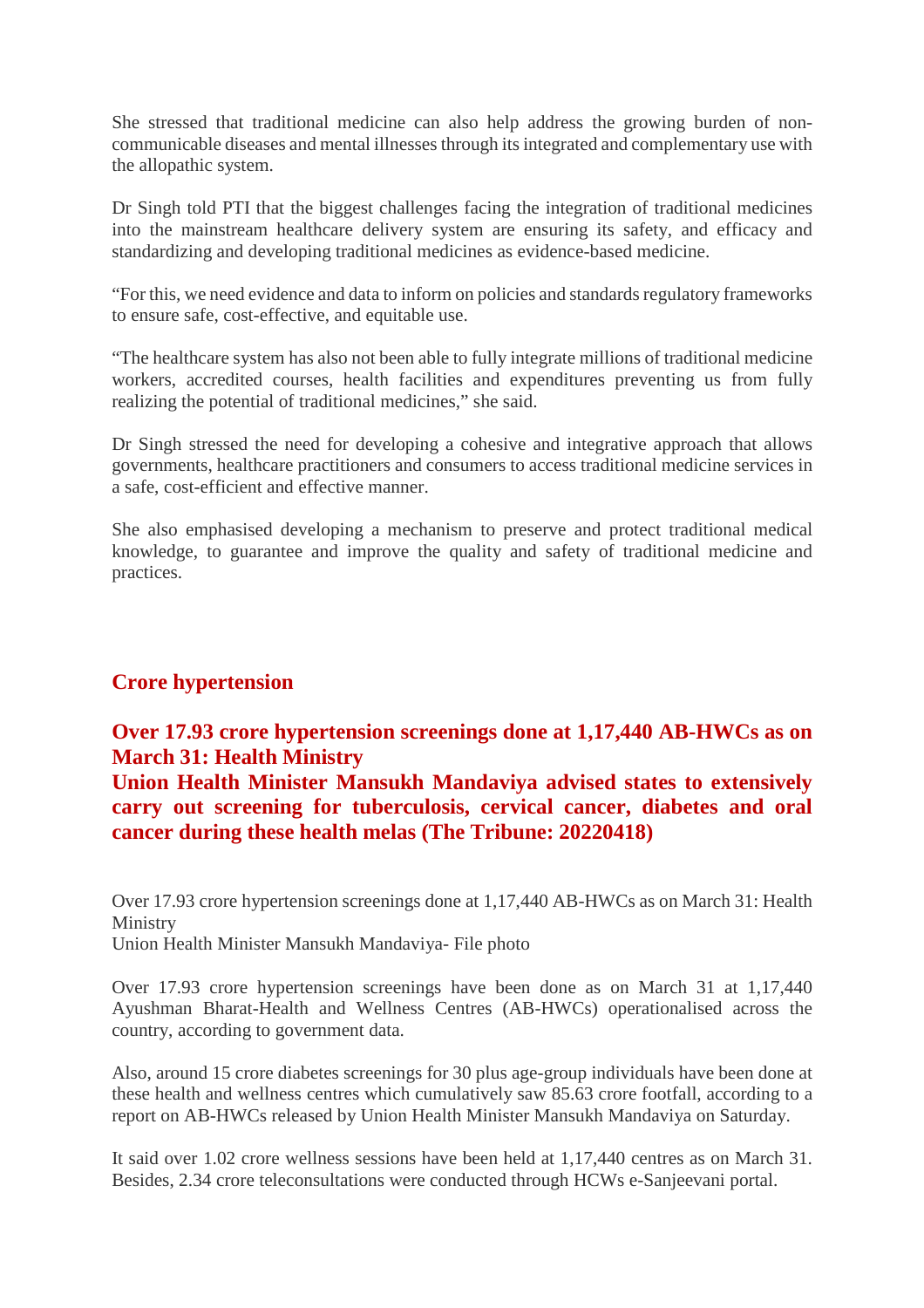The Union government is committed to the establishment of 1,50,000 AB-HWCs by December 2022, Mandaviya said. He chaired the 4th anniversary celebrations of Ayushman Bharat-Health and Wellness Centres (AB-HWCs) through a video conference on Saturday with more than 1 lakh AB-HWCs, state health ministers, senior officials of all states and UTs, healthcare workers from various hospitals and development partners.

Teleconsultation service e-Sanjeevani is providing affordable and accessible healthcare as envisioned by the prime minister, he said.

"People in many states have been quick to recognise the benefits of e-sanjeevani and this has led to an encouraging trend of widespread rapid adoption of this digital modality of seeking health services. Patients consult with doctors and specialists on a daily basis using this innovative digital medium to seek health services," Mandaviya said.

Teleconsultation services are very crucial for people in remote areas and are helpful in making healthcare services accessible for all. States and UTs should mobilise all stakeholders in providing services at the spokes and efficiently connecting them with the hubs, the minister stressed.

He advised the states and the UTs to promptly and proactively spread awareness regarding AB-HWCs health melas which will be organised under 'Azadi Ka Amrit Mahotsav' (AKAM) from April 18-22 in addition to the Yoga sessions to be held on April 17 at all HWCs so that citizens can actively participate in these health melas and become aware of the services being provided in their regions.

He also advised states to extensively carry out screening for tuberculosis, cervical cancer, diabetes and oral cancer during these health melas.

#### **Eye problems, dementia**

**Eye problems, dementia common post Covid recovery Breathlessness, muscle weakness, weight loss, concentration issues and disturbed sleep cycle other symptoms (The Tribune: 20220418)**

https://www.tribuneindia.com/news/health/eye-problems-dementia-common-post-recovery-386944

Breathlessness, eye problems, muscle weakness, dementia, weight loss, concentration issues and disturbed sleep cycle have been commonly observed among people months after recovery from coronavirus infection, healthcare specialists said.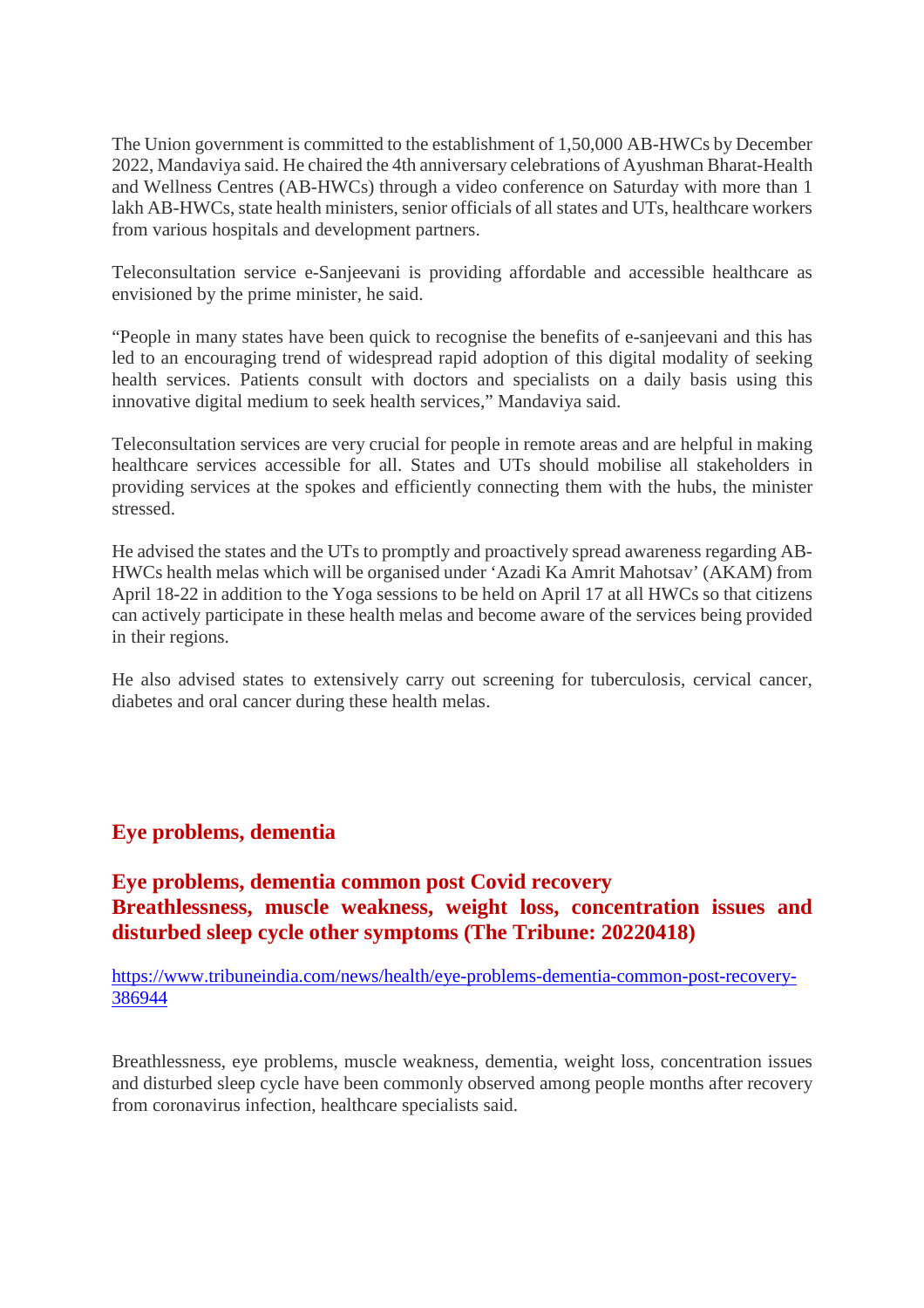They said that even though cases of Covid were plateauing in India, many instances of long Covid were being observed with varied symptoms.

Covid-19 impact

Long Covid also has an impact on the neurological system, kidneys, gastrointestinal tract and neuromuscular and musculoskeletal systems. — Dr Rakesh Pandit, Doctor in Delhi

There is no definitive number of long Covid patients officially. But according to the World Health Organisation (WHO), current evidence suggests approximately 10-20 per cent of people experience a variety of mid and long-term effects after they recover from the initial infection.

It is usually seen three months from the onset of Covid infection and lasts for at least two months.

India has recorded the second-highest number of Covid cases after the US. In India, 4,30,40,947 people contracted the infection and 5,21,747 people lost their lives due to the disease.

Dr Rakesh Pandit, senior consultant and head of the department of internal medicine at Aakash Healthcare, Dwarka, said the age group of 25 to 50 years has been hit hardest by long Covid.

"The lungs of those who were on Non-Invasive Ventilation or ventilator assistance during the Covid waves are now showing permanent damage. Long Covid also has an impact on the neurological system, kidneys, gastrointestinal tract, and neuromuscular and musculoskeletal systems," he said.

The doctor said progressive dyspnea, a condition characterised by breathlessness, is one of the most typical symptoms of long Covid. —

**Long Covid: Breathlessness, eye problem, muscle weakness, dementia**

**Long Covid: Breathlessness, eye problem, muscle weakness, dementia most common symptoms, say docs**

**Current evidence suggests 10-20 per cent of the people experience a variety of mid and long-term effects after they recover from initial infection, says WHO**

**(The Tribune: 20220418)**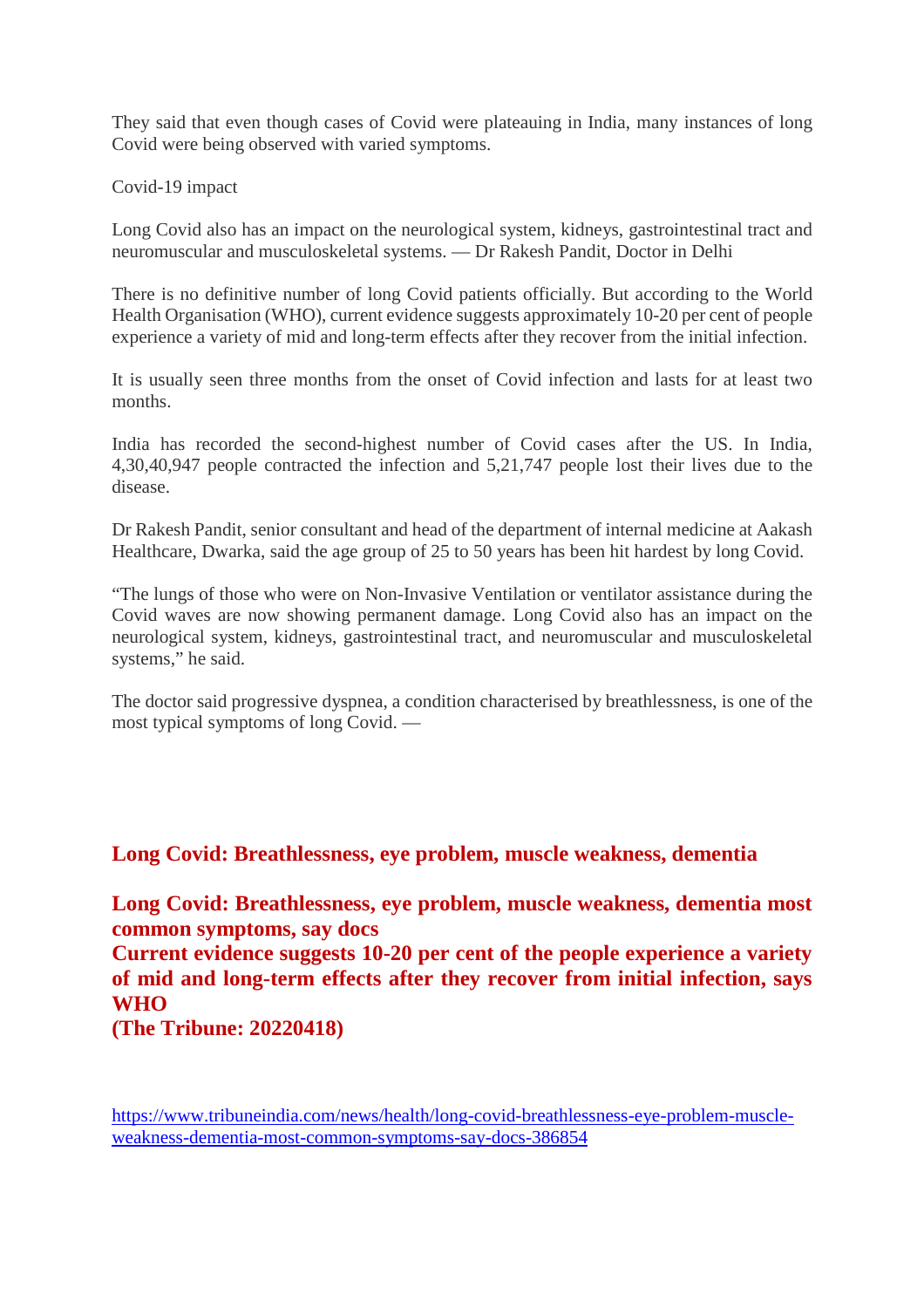Long Covid: Breathlessness, eye problem, muscle weakness, dementia most common symptoms, say docs

Breathlessness, eye problems, muscle weakness, dementia, weight loss, concentration issues and disturbed sleep cycle have been commonly observed among people months after recovery from coronavirus infection, healthcare specialists said.

They said that even though cases of COVID-19 were plateauing in India, many instances of long Covid were being observed with varied symptoms.

There is no definitive number of long-Covid patients officially. But according to World Health Organisation, current evidence suggests approximately 10-20 per cent of people experience a variety of mid and long-term effects after they recover from the initial infection.

It is usually seen three months from the onset of Covid infection and lasts for at least two months.

India has recorded the second-highest number of COVID-19 cases after the US. In India, as many as 4,30,40,947 people contracted the infection and 5,21,747 people lost their lives due to the disease.

Dr Rakesh Pandit, senior consultant and head of the department of internal medicine at Aakash Healthcare, Dwarka, said the age group of 25 to 50 years has been hit hardest by long Covid.

"The lungs of those who were on Non-Invasive Ventilation or ventilator assistance during the Covid waves are now showing permanent damage. Long Covid also has an impact on the neurological system, kidneys, gastrointestinal tract, and neuromuscular and musculoskeletal systems," he told PTI.

The doctor said progressive dyspnea, a condition characterised by breathlessness, is one of the most typical symptoms of long Covid.

"Acute respiratory distress syndrome is another serious symptom, and some people have been discovered to have lasting lung damage. Musculoskeletal weakness and proximal muscle weakness have also been reported.

"Some of them have also had dementia, memory loss, and hair loss. The texture of the skin has also deteriorated in some people. Weight loss of 15-20 kg has also been reported in some patients. Some have lost their appetite and are unable to regain it," Dr Pandit said.

Pandit said some of his patients have also experienced eye problems.

Dr Vikas Maurya, the head of the department and director of pulmonology at Fortis Hospital in Delhi's Shalimar Bagh said long-Covid symptoms seen in patients include increased heart rate, loss of smell and taste, depression and anxiety, fever, dizziness while standing, and worsening of these symptoms after physical or mental activity.

"These symptoms are severe in patients with comorbidities and the elderly. Patients who had mild Covid can exhibit these symptoms as well. It is important to rule out other causes and symptoms before diagnosing it as long-Covid," he said.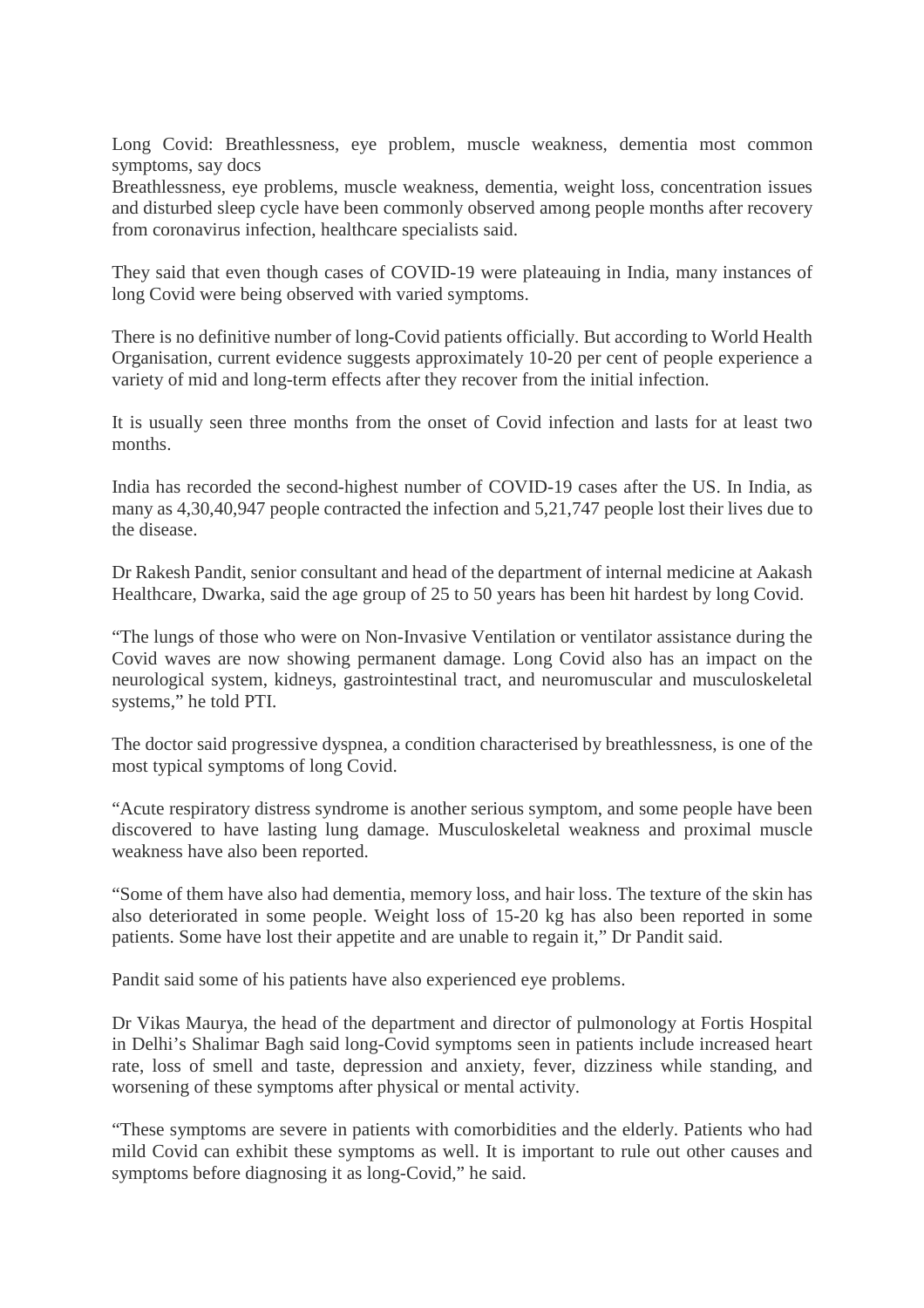Given the recent spurt in Covid cases reported in some states, Dr Maurya stressed the importance of forming a post-Covid clinic/ long-Covid clinic, in hospitals because many patients may require multi-speciality treatment.

The clinic should include cardiologists, neurologists, pulmonologists and ENT specialists, among others, he said.

"Pulmonologists have a comparatively bigger role in treating these patients because most Covid cases have lung involvement. These specialities under one roof will help patients get better and more effective treatment," Dr Maurya said.

"We have also seen patients come in with stroke and other cardiac issues. These patients must consult doctors who have been treating them and are aware of their medical condition."

These symptoms can affect patients both physically and mentally as well. So, it becomes important that they are treated in a systematic and better way, Dr Maurya added.

Dr Shuchin Bajaj, Founder Director, of Ujala Cygnus Group of Hospitals, said, "The main treatment for a lot of long-Covid symptoms that we have seen is supportive."

"We don't have any specific treatment for long Covid. Supportive and symptomatic treatment in the form of painkillers or multi-vitamins, rehabilitation therapy, yoga, physical therapy are some of the things that we try and many have been successful," he added.

Dr Sushila Kataria, Senior Director, Internal Medicine at Medanta Hospital in Gurgaon said the only way to deal with long Covid is through paced and regular exercise, a nutritious diet, an activity that calms the mind.

"Also go back to your primary doctor and keep consulting him on what can be done. As of now, there are only a few patients coming in with tiredness and lethargy. One or two patients a day come in with these complaints which form 15 per cent of my patient load. Typically long Covid patients tend to start feeling better after six months. But this depends on the individual," the doctor said.

#### **Vaccine**

**India's 'warm' vaccine candidate effective against Delta, Omicron variants in mice**

**The vaccine candidate can be stored at 37 degrees Celsius for four weeks and at 100 degrees Celsius for up to (The Tribune: 20220418)**

https://www.tribuneindia.com/news/health/indias-warm-vaccine-candidate-effective-againstdelta-omicron-variants-in-mice-study-386853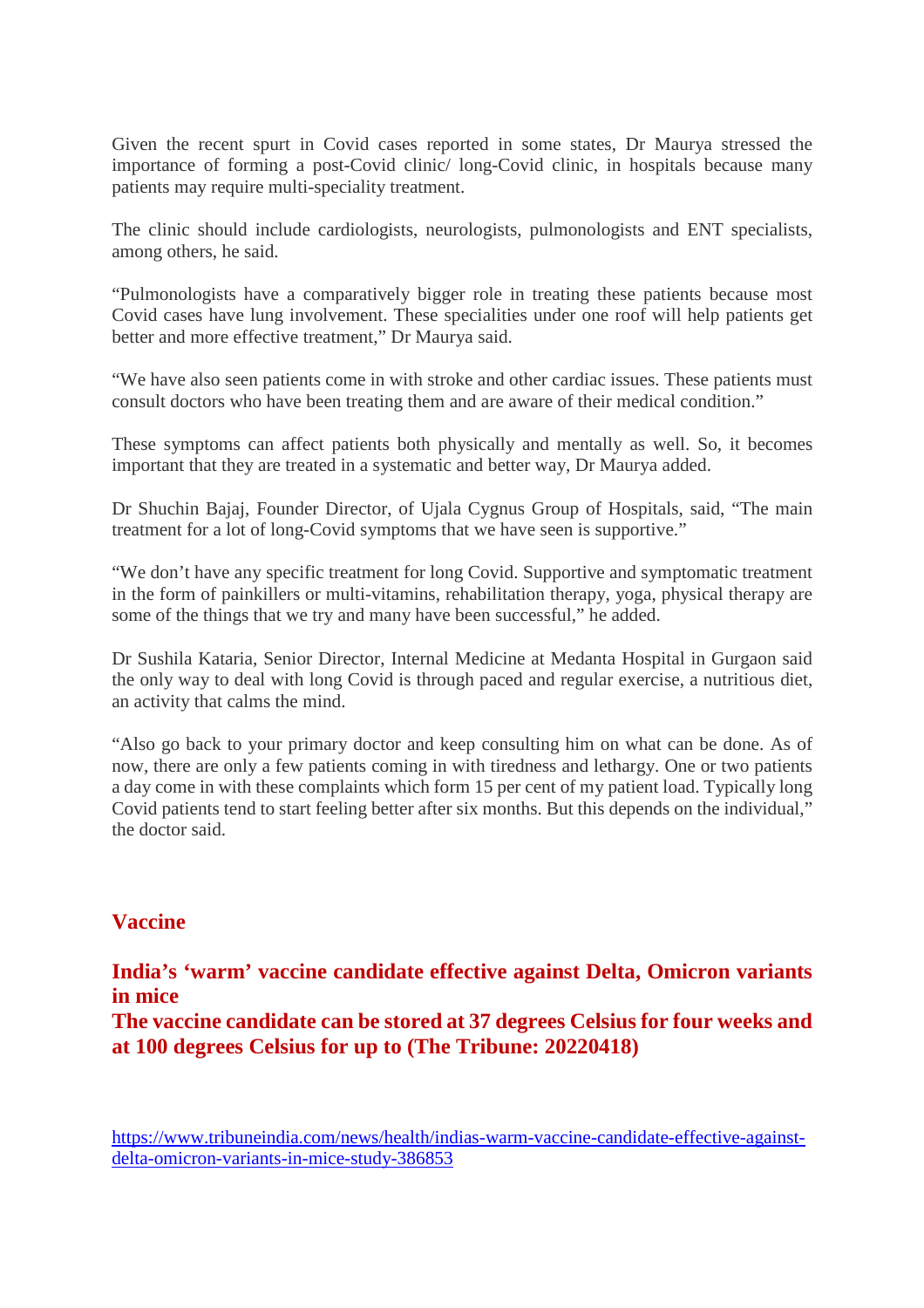India's 'warm' vaccine candidate effective against Delta, Omicron variants in mice Photo for representational purpose only. iStock

A heat-stable COVID-19 vaccine that is being developed in India and does not need cold chain storage has generated strong antibody response against coronavirus variants, including Delta and Omicron, according to a study on mice.

The vaccine candidate, by the Indian Institute of Science (IISc) in Bengaluru and biotech startup company Mynvax, uses a part of the viral spike protein called the receptor-binding domain (RBD), which allows the virus to connect with the host cell to infect it.

The team, including researchers from Australia's Commonwealth Scientific and Industrial Research Organisation (CSIRO), noted that most vaccines require refrigeration to remain effective. The heat-tolerant COVID-19 vaccine candidate can be stored at 37 degrees Celsius for four weeks and at 100 degrees Celsius for up to 90 minutes.

In comparison, the Oxford-AstraZeneca vaccine, known as Covishield in India, must be kept between 2-8 degrees Celsius and the Pfizer preventive requires specialised cold storage at minus 70 degrees Celsius.

The latest study, published recently in the journal Viruses, assessed vaccinated mice sera (blood samples) for efficacy against key coronavirus variants, including Delta and Omicron.

The study found that mice immunised with different formulations of the vaccine elicit high titres (unit to measure amount or concentration) of antibodies that neutralise SARS-CoV-2 variants VIC31 (reference strain), Delta and Omicron variants of coronavirus.

Compared to VIC31, there was an average 14.4-fold reduction in neutralisation against the Omicron variant for one formulation of the Mynvax vaccine and a 16.5-fold reduction for another formulation.

The corresponding values for reduction in neutralisation against Delta variant were 2.5 and 3, according to the researchers.

"The average 14.4- or 16.5-fold reduction in neutralisation against Omicron BA.1.1 for the monomeric and trimeric formulations, respectively, compares favourably with equivalent reductions observed with leading COVID-19 vaccines," the authors of the study noted.

"Our findings suggest that monomeric formulations are suitable for upcoming Phase I human clinical trials and that there is potential for increasing the efficacy with vaccine matching to improve the responses against emerging variants," they wrote in the journal.

Monomeric and trimeric formulations refer to different shapes and combinations that can be used to develop the vaccine.

CSIRO's evaluation of the different Mynvax formulations will support the selection of the most suitable candidate and dosage for planned human clinical trials in India.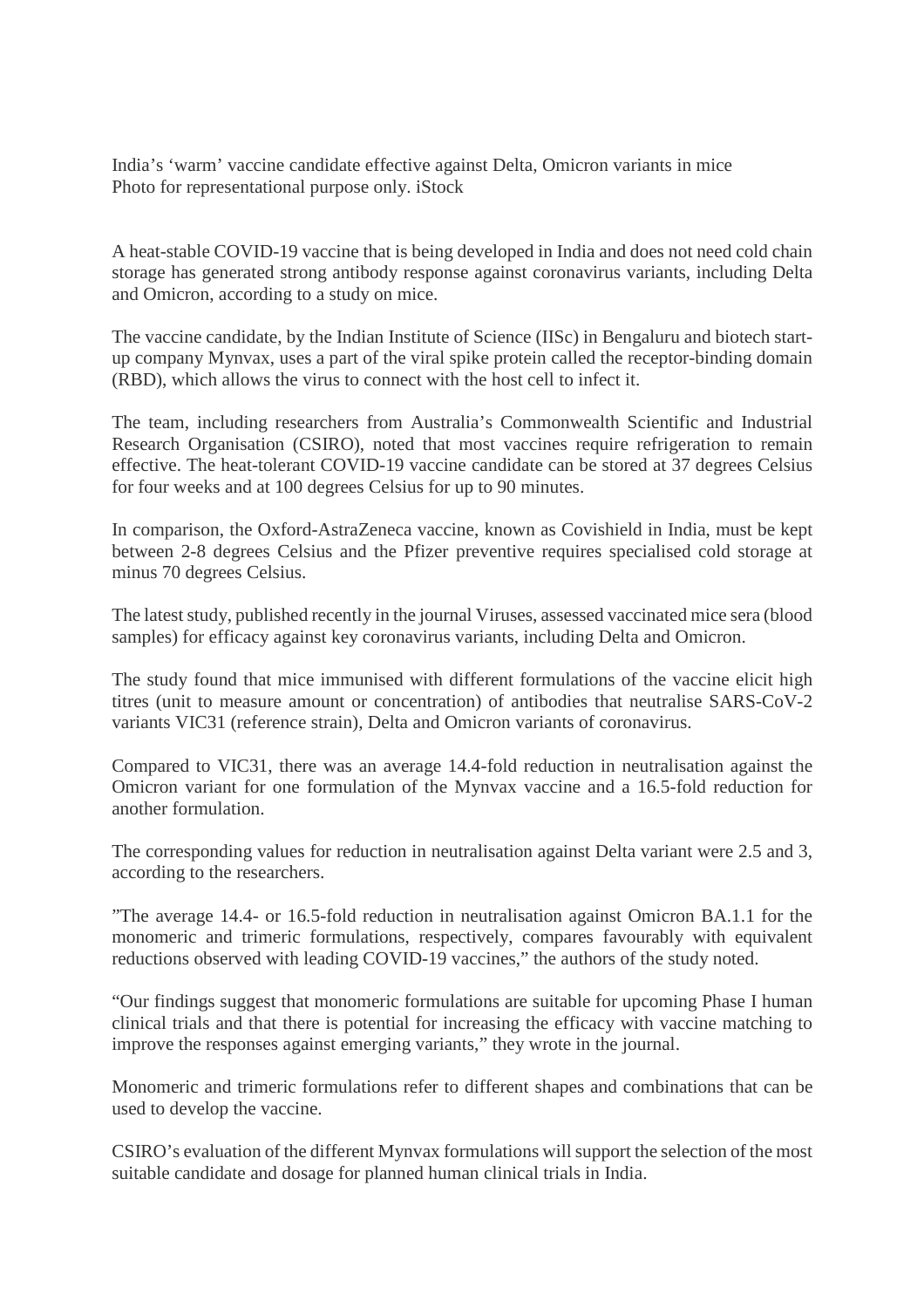The heat tolerance of the vaccine and its ability to withstand transient thermal shocks is particularly promising to address the vaccine inequity that affects most low- and lower-middleincome countries, the researchers added.

Over 10 billion doses of COVID-19 vaccines have been administered globally and 51 countries have reached more than 70 per cent of their population. However, this is only 11 per cent in low-income countries.

#### **Precaution dose of Covid vaccines**

**Complacency responsible for low uptake of precaution dose of Covid vaccines: Experts AIIMS chief Dr Randeep Guleria says people have become complacent due to declining Covid-19 cases (The Tribune: 20220418)**

https://www.tribuneindia.com/news/nation/complacency-responsible-for-low-uptake-ofprecaution-dose-of-covid-vaccines-experts-386345

Complacency responsible for low uptake of precaution dose of Covid vaccines: Experts Photo for representational purpose only. PTI file

Public complacency owing to the waning of the pandemic coupled with the nine-month gap between the second and the precaution dose are major reasons for the low uptake of booster shots of COVID-19 vaccines in the 18-59 age group, experts said on Thursday.

AIIMS Chief Dr Randeep Guleria said unlike in the past, people have less fear of the disease now and due to declining COVID-19 cases, they have become complacent.

He, however, cautioned available scientific data suggest that immunity wanes with time and especially those with comorbidities in any age group are vulnerable to more severe disease.

"But Covid has not gone anywhere and new variants may emerge anytime. Also, we know that with time our immunity wanes and those with comorbidities in any age group especially are vulnerable to develop a more severe disease.

"Therefore, people who are eligible for the precaution dose should take it as it will maintain a good level of protection against any new variant that may emerge," Guleria told PTI.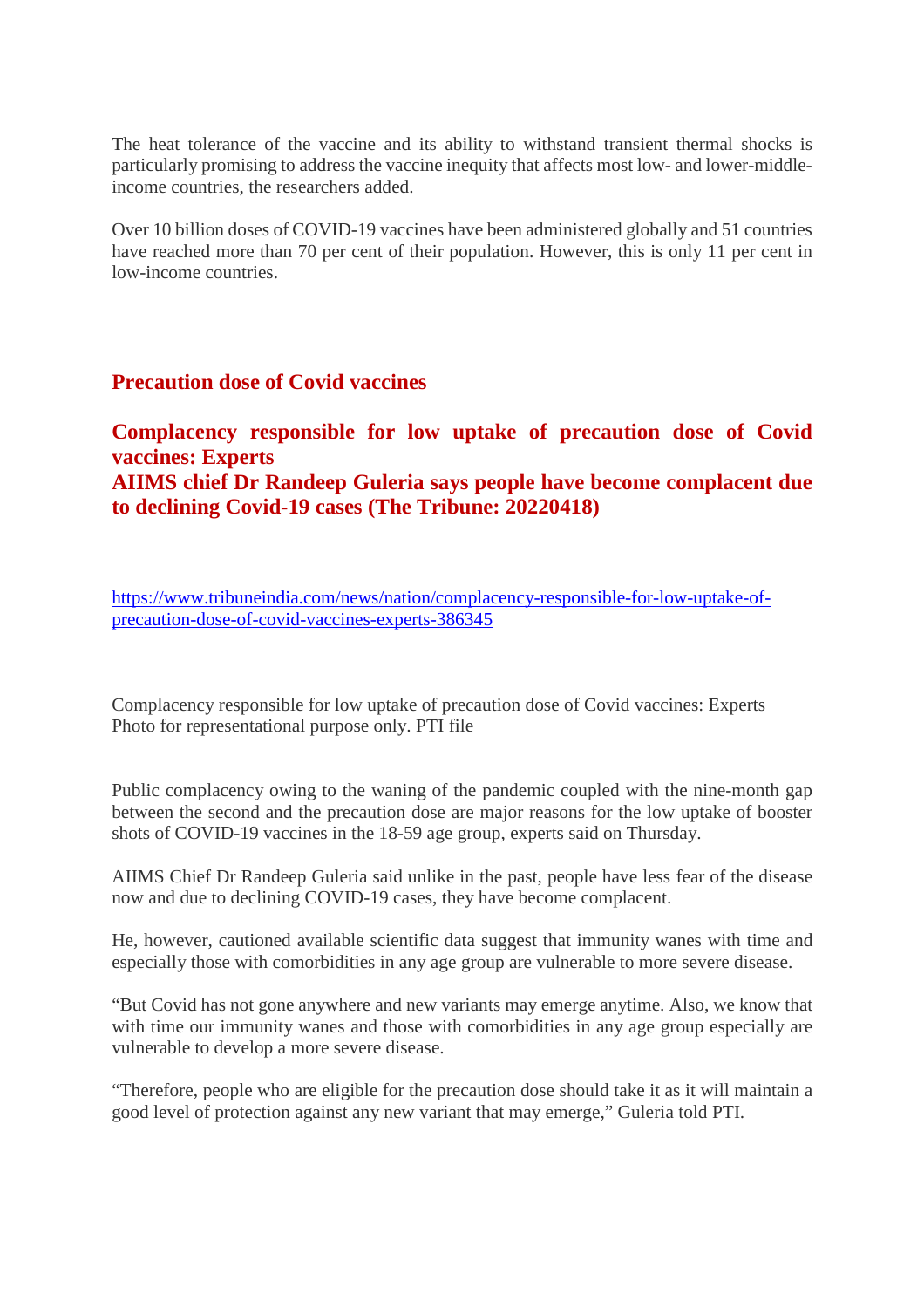Around 16,352 precautionary doses were administered in the 18-59 age group on Wednesday in private centres across the country. A total 62,683 precaution doses have been given to people in this age group so far.

Dr Neeraj Nischal, Additional Professor in the Department of Medicine at AIIMS, said the Covid threat will persist for some more time and citizens should take full advantage of the robust vaccination programme that is in place.

"Because of the wide and highly paced vaccination drive, the Omicron wave did not trouble us as the previous two waves did," he said, underlining it's important that whoever is eligible for the precaution dose, especially the elderly and those having comorbidities should not be lax and take the shot.

Also, one should not forget that removing fines on those not following Covid appropriate behaviour like masking does not mean it is not important. Everybody should voluntarily follow Covid appropriate behaviour as a responsibility towards society, he said.

"I would like to reiterate the phrase 'No one is safe until we are all safe', which means if the pandemic is raging in any part of the world, no country can be 100 per cent safe due to possibility of new variants coming up. So, we cannot afford to lower our guard at any cost," Nischal said.

Dr Pragya Yadav, a senior scientist at the National Institute of Virology (NIV), Pune told PTI that studies by ICMR and other international research institutions have shown antibody level wanes after a certain a period following the primary vaccination with two doses, and therefore a precaution dose would help maintain elevated immune response and give protection against any emerging variants.

"So people, as a responsibility to maintain the normalcy in the situation, should come forward and take the third shot and also follow mask and hand hygiene till we are out of pandemic," she noted.

Some experts said the nine month gap is also responsible for fewer people turning up for the precaution dose.

"The gap between the second and the precaution dose should have been around six months. The precaution dose is important as the antibody levels start reducing after a period of fourfive months, and it is at the minimum after nine months of either last dose or natural infection.

"So we do not especially have to wait for antibody levels to reduce to minimum, and precaution dose could have possibly been given little earlier than that," Dr Ravi Shekhar Jha, additional director of Pulmonology at the Fortis Hospital said.

He also pointed out the lack of general awareness in both rural and urban areas about precaution doses which is one of the reasons for the low uptake.

According to Apollo Hospitals authorities, they have been receiving many enquiries on the eligibility for the precaution dose.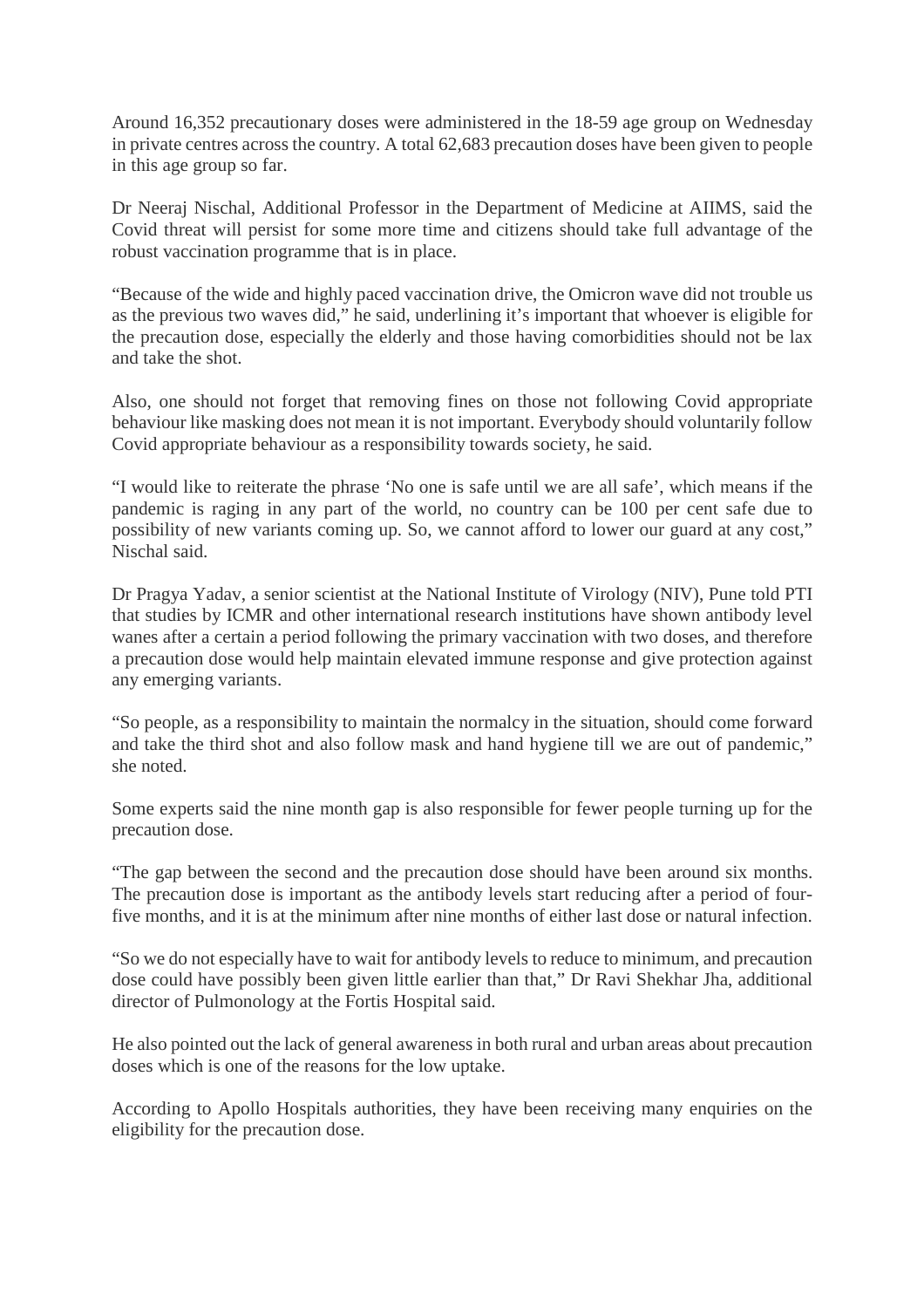"With 7.03 crore second doses having been administered as of 9th July 2021, it is these individuals who are now eligible and need to be addressed as a priority for the precaution doses," Dr Sangita Reddy, joint managing director Apollo Hospitals group said.

A booster shot as a precautionary dose helps increase protection against COVID-19 when protection from the initial vaccine dose wanes over a period of time. The booster dose adds a layer of protection for those who are fully vaccinated, and is especially beneficial for those who have a compromised immune system and existing comorbidities, Reddy said.

The success of the COVID-19 vaccination programme played a major role in enabling India to overcome the pandemic impact, she said.

"Taking the precaution dose will help ensure that the recovery of our lives and the economy that has begun will continue unhampered with our immune systems ready for any new challenge from the novel coronavirus," she said.

India rolled out precaution dose of COVID-19 vaccines for all people aged above 18 years at private centres on Sunday. Those who have completed nine months after the second shot are eligible for it.

#### **E-cigs**

#### **E-cigs using synthetic nicotine come under FDA oversight Under a law taking effect Thursday, the Food and Drug Administration can regulate e-cigarettes and similar products that use synthetic nicotine (The Tribune: 20220418)**

https://www.tribuneindia.com/news/health/e-cigs-using-synthetic-nicotine-come-under-fdaoversight-386335

E-cigs using synthetic nicotine come under FDA oversight Photo for representational purpose only.

U.S. regulators will soon begin cracking down on vaping companies using a now-closed loophole, including a line of fruit-flavoured e-cigarettes that have become teenagers' top choice.

Under a law taking effect Thursday, the Food and Drug Administration can regulate ecigarettes and similar products that use synthetic nicotine.

The action targets Puff Bar and several other vaping companies that recently switched their formulas to laboratory-made nicotine to skirt FDA oversight.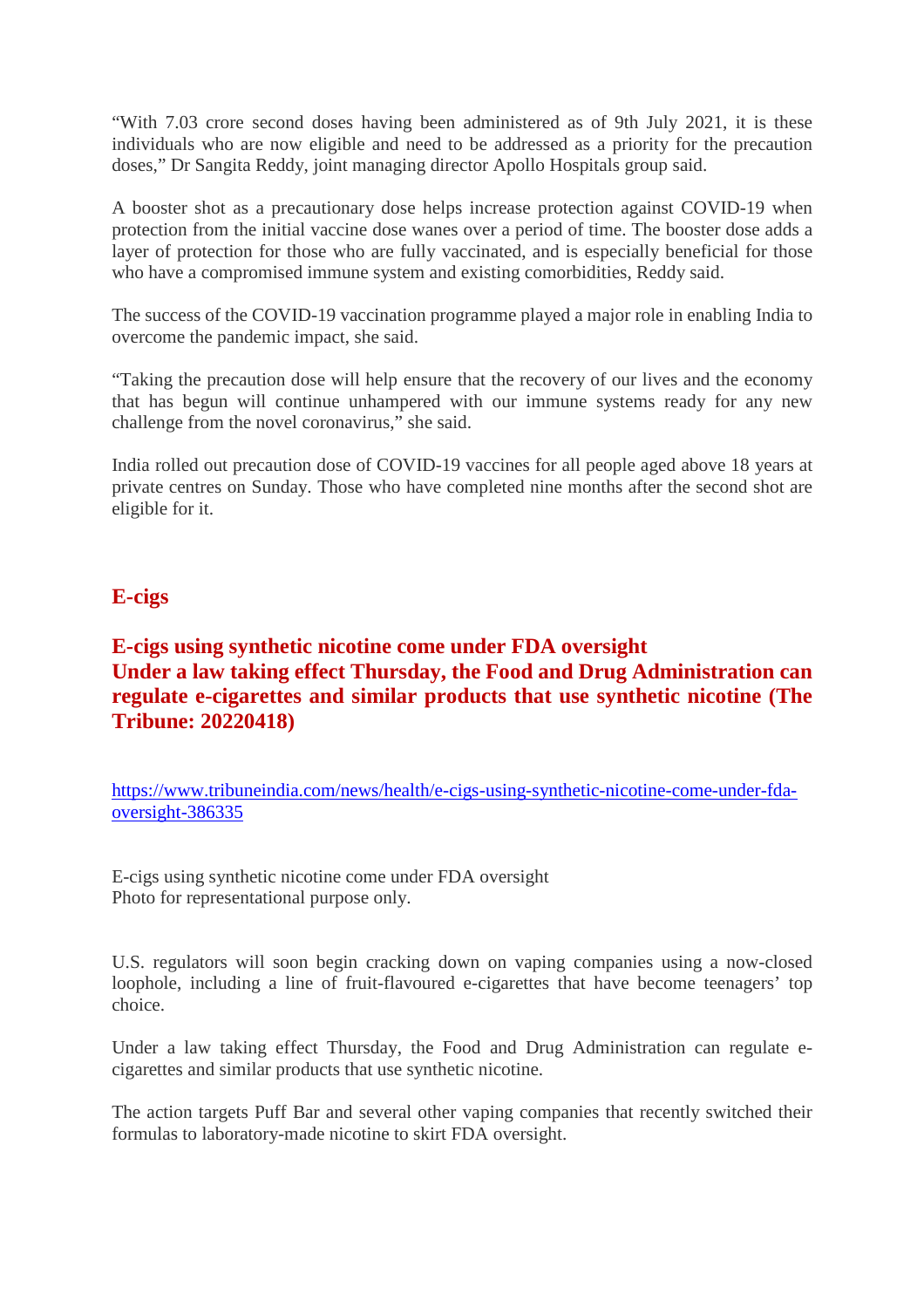The change "allows FDA to protect the public health from the harms of tobacco products, regardless of the source of nicotine," the agency said in a statement Wednesday.

Companies must register with the FDA and submit their products for review within 30 days.

Puff Bar did not immediately respond to a request for comment Thursday.

The FDA's action does not automatically ban Puff Bar and similar products. Instead it brings them under the same regulatory scheme as older e-cigarettes that derived their nicotine from tobacco.

"The synthetic nicotine products do not necessarily just disappear on their own," Robin Koval, chief executive of the Truth Initiative, an advocacy group that runs anti-tobacco ads.

"The FDA will have to decide how they want to enforce the law and hopefully they will." The FDA has been reviewing applications for an array of vaping devices, formulas and flavours rejecting more than 1 million, usually because of their potential appeal to youngsters.

Anti-tobacco advocates hope the agency will quickly do the same for any applications submitted by Puff Bar and other manufacturers.

Nicotine, the chemical the makes smoking and vaping addictive, occurs naturally in tobacco plants.

The 2009 law that first gave the FDA oversight of cigarettes and related products only referred to tobacco-based nicotine.

That left an opening for artificial nicotine, which is being used in e-cigarette liquids, nicotine pouches and other products.

Last month, Congress passed language clarifying that the FDA can regulate any form of nicotine, regardless of the source.

After appearing in 2019, Puff Bar has grown to become the most popular e-cigarette among teenagers, by far, sold in flavours like blueberry, strawberry banana and mango.

Under FDA pressure, the company said it was halting sales in 2020, pulling its disposable vaping devices out of convenience stores, gas stations and vape shops.

Last February, the company announced a "fresh launch" of its colourful devices using synthetic nicotine.

In marketing language, the company said its products "do not contain tobacco or anything derived from tobacco." That put Puff Bar in a legal gray area, because federal, state and local restrictions nearly always apply to tobacco-based products, not nicotine itself.

Stanford researchers last year found synthetic nicotine products for sale via online platforms that prohibit tobacco sales, such as Amazon, eBay and Target.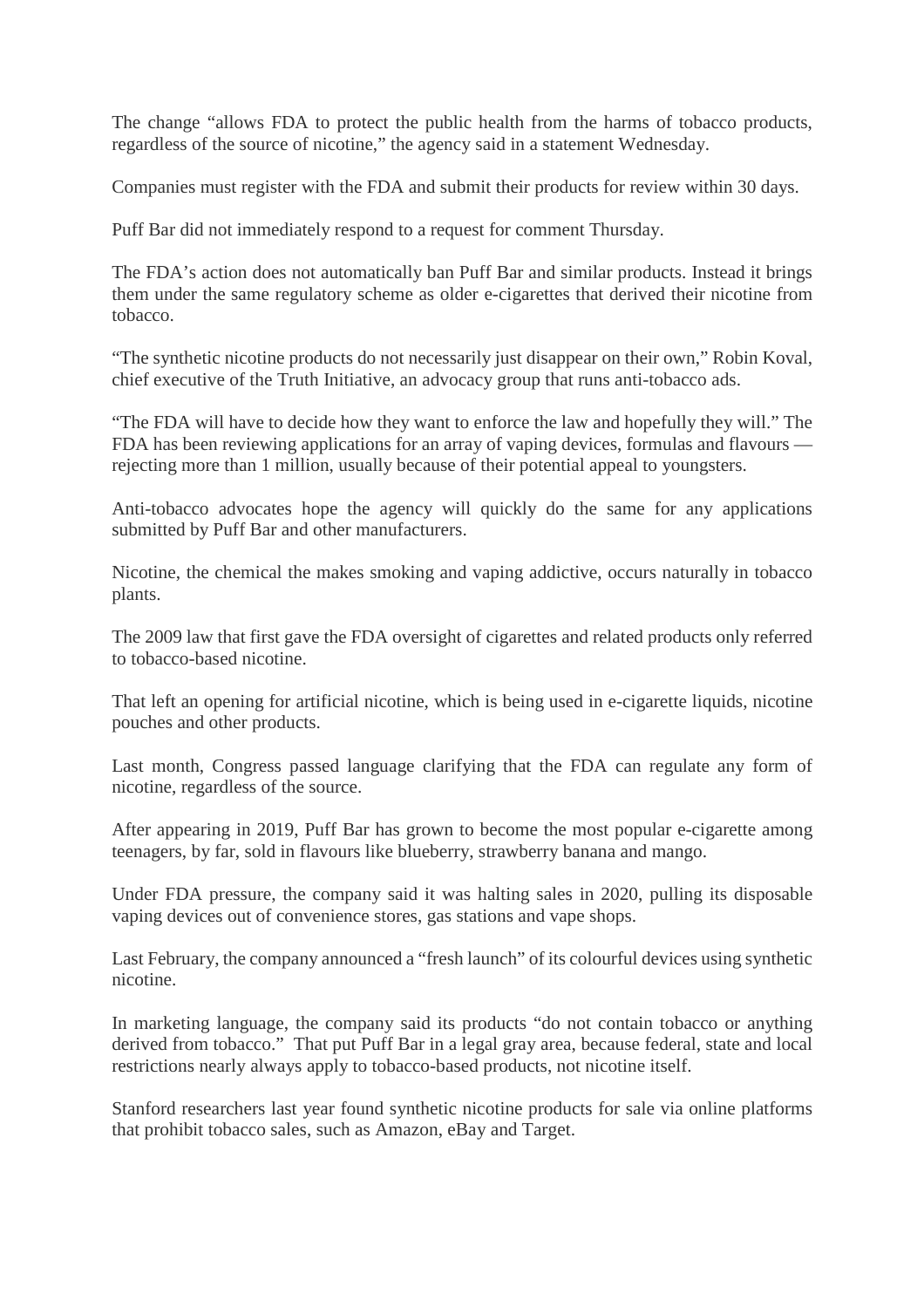Under the new law, synthetic nicotine will be subject to the same federal age limit and sales restrictions as other tobacco products.

Using synthetic nicotine is not a new idea.

Tobacco companies experimented with chemically derived nicotine as early as the 1960s, but deemed it too expensive for mass production.

Manufacturing advances in recent years finally made it a viable alternative to tobacco-derived nicotine.

A large government survey last year showed Puff Bar had leapfrogged over better-known brands to become the top choice among high schoolers who vape.

Juul — which is widely blamed for initially sparking the teen vaping trend — was the fourth most popular brand.

In 2020, the FDA restricted flavours in cartridge-based e-cigarettes like Juul to just menthol and tobacco, which are generally preferred by adults. But the flavour ban didn't apply to disposable e-cigarettes like Puff Bar and other types of vaping devices.

Anti-tobacco groups worry that the FDA is always one or two steps behind whichever products are making inroads among kids.

"The lesson we can all take away from this is that when the FDA's actions are incomplete and happen after the fact — which has often been the case with e-cigarettes — you will always be playing whack-a-mole and catch-up," said Koval. AP

## **INDIA'S EXTREME POVERTY**

## **INDIA'S EXTREME POVERTY DOWN TO 10.2%: WORLD BANK RESEARCH (Hindustan Times:20220418)**

https://epaper.hindustantimes.com/Home/ShareArticle?OrgId=184ed2a4572&imageview=0

Extreme poverty in India was 12.3 percentage points lower in 2019 compared with 2011, as poverty headcount rate declined from 22.5% in 2011 to 10.2% in 2019, with a comparatively sharper decline in rural areas, a working paper of the World Bank policy research said.

The findings came close on the heels of a working paper published by the International Monetary Fund (IMF) saying India has almost eradicated extreme poverty and brought down consumption inequality to its lowest levels in 40 years through state-funded food hand outs. HT reported it on April 7.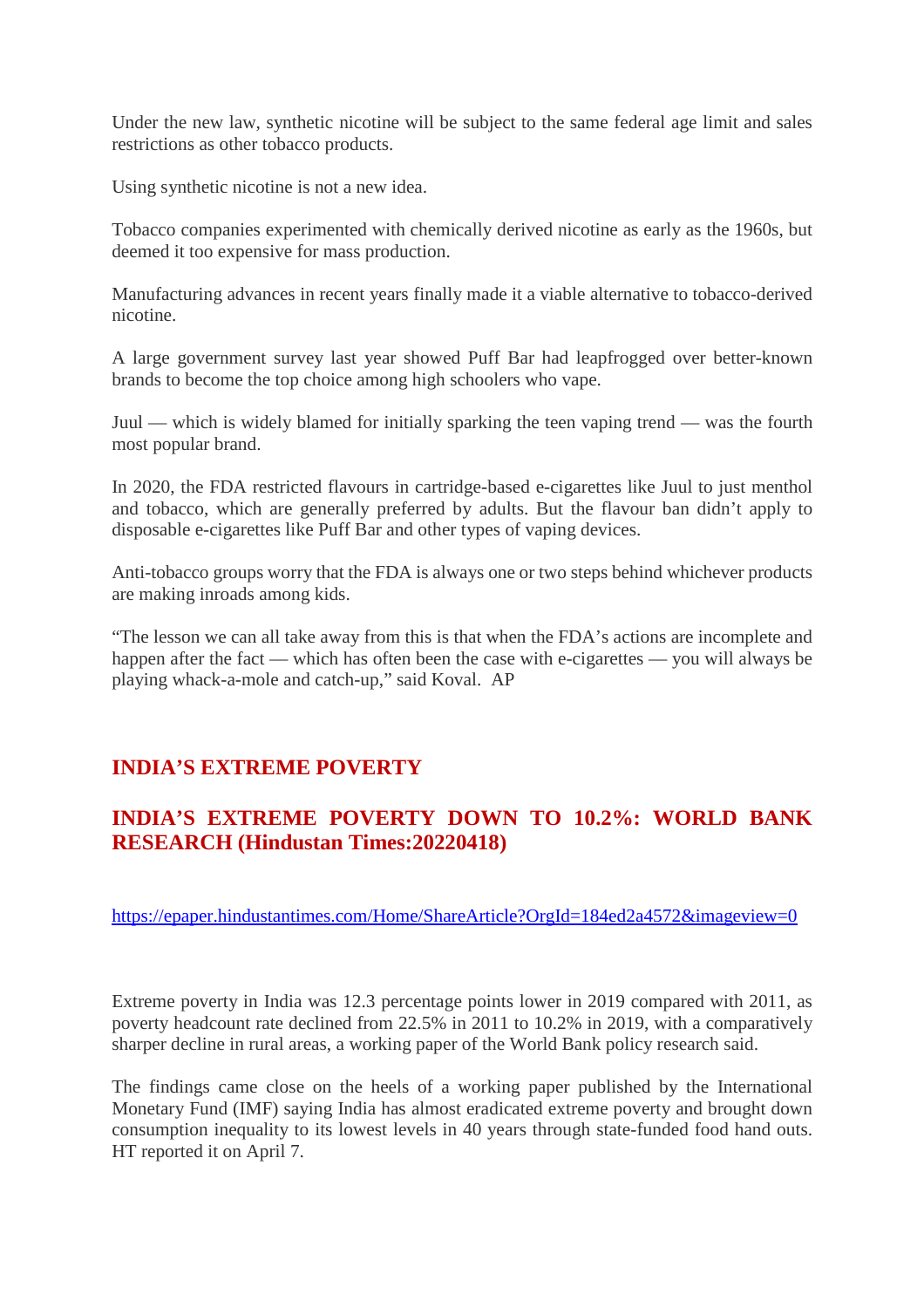Poverty reduction was higher in rural areas compared with urban India as rural poverty declined from 26.3% in 2011 to 11.6% in 2019, while in urban areas the decline was from 14.2% to 6.3% in the corresponding period, the World Bank paper said.

"Rural and urban poverty dropped by 14.7 and 7.9 percentage points during 2011-2019," said the working paper titled Poverty in India Has Declined over the Last Decade But Not As Much As Previously Thought.

Smallholder farmers have experienced higher income growth, according to the study. FULL REPORT ON P13

## **Tredition Medicine**

#### **WHO chief to begin Gujarat visit today (Hindustan Times:20220418)**

https://epaper.hindustantimes.com/Home/ShareArticle?OrgId=184639d4a50&imageview=0

Director-General of the World Health Organization (WHO), Tedros Ghebreyesus, will be on a three-day visit to Gujarat starting Monday, during which he would take part in a few events along with Prime Minister Narendra Modi, officials said. Ghebreyesus will reach Rajkot on April 18, where he will stay overnight before joining PM Modi on Tuesday in Jamnagar for the foundation stone-laying programme of WHO Global Centre for Traditional Medicine (GCTM), Rajkot Collector Arun Mahesh Babu said on Sunday. GCTM will be the first and only global outpost centre for traditional medicine across the world, he said. On Wednesday, Ghebreyesus will be in Gandhinagar, where PM Modi is scheduled to inaugurate the Global AYUSH Investment and Innovation Summit. The three-day Summit will have around 90 eminent speakers and 100 exhibitors, officials said. P9

#### **Pollution**

#### **Yamuna pollution levels bounce past limit again (Hindustan Times:20220418)**

https://epaper.hindustantimes.com/Home/ShareArticle?OrgId=184afeb905e&imageview=0

Pollution levels in the Yamuna river continued to fluctuate over the weekend, impacting operations at two key water treatment plants in the Capital, officials of the Delhi Jal Board (DJB) said on Sunday. The Delhi water utility has, as a result, asked Haryana to increase the water flow at two canals in the city to flush pollutants out.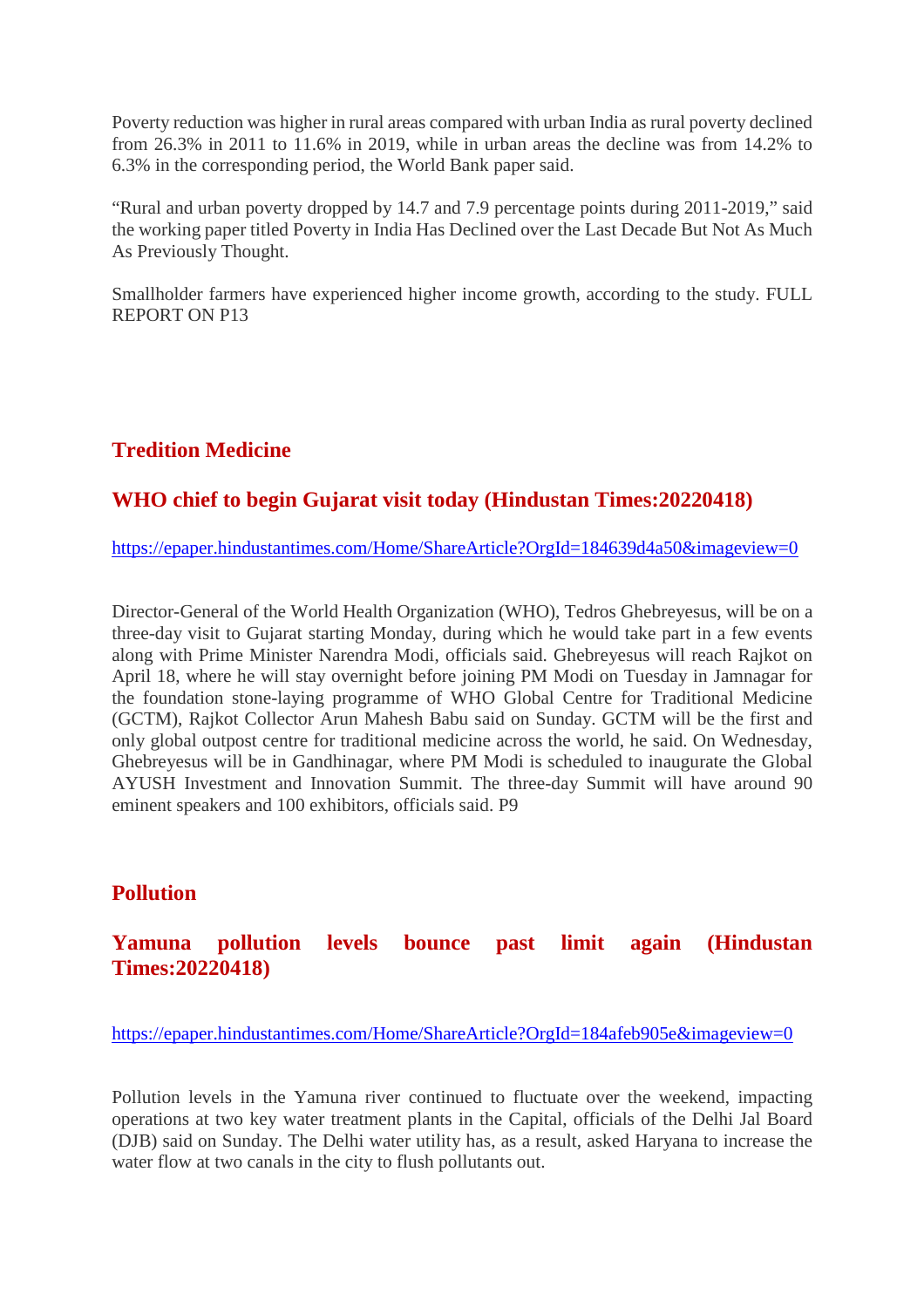Ammonia levels in the Yamuna on Thursday were five times above the maximum treatable limit of 0.9ppm. After easing up on Friday, pollution started rising again on Saturday, forcing DJB to issue an SOS.

A communication sent by the water utility to Haryana on Saturday night said ammonia levels in the Wazirabad pond were as high as 7.5ppm, resulting in reduced water production at the Wazirabad and Chandrawal treatment plants.

The two plants together serve the national capital with roughly a quarter of its daily water supply.

The city's estimated daily water demand is 1,380 MGD (million gallons per day) The Chandrawal treatment plant supplies Delhi 100MGD of potable water a day, while the Wazirabad one supplies 134 MGD water.

The Saturday letter said the reduced water production could lead to a crisis in parts of Delhi, including areas under the New Delhi Municipal Council (NDMC), which administers the city's major institutional and diplomatic areas.

"As you are aware, since it is the festive season of Ramzan and Hanuman Jayanti, in addition to the critical summer season, it is essential to maintain uninterrupted water supply in Delhi. The discharge of pollution in highly undesirable as raw water is used for drinking after treatment," the communication said.

A senior DJB official said ammonia levels reduced on Sunday, but remained well above the treatable limit.

"Ammonia levels reduced to 3.5ppm, but this is still three or four times above the treatable limit of 0.9 ppm. Water production at affected plants has increased, but is hovering around 75% of capacity," the official said.

Sachin Kumar, a resident of Block H in west Delhi's Karampura, said the area has not received regular water supply since Friday.

"Can't they at least tell us when we will be able to get normal water supply," Kumar asked.

Abhishek Sahai from Rajendra Nagar said residents of the area have been short of water for three days now.

"We have been facing water supply issues for the past three days. DJB should solve this issue as soon as possible," he added

The water utility has also urged the Haryana government to increase and maintain the flow in Delhi Sub Branch canal and Munak Canal to tide over the current situation.

"Haryana has been requested to increase the flow in CLC canal from 569 cusecs to 683 cusecs and at the DSB canal from 330 cusecs to 385 cusecs," the official said.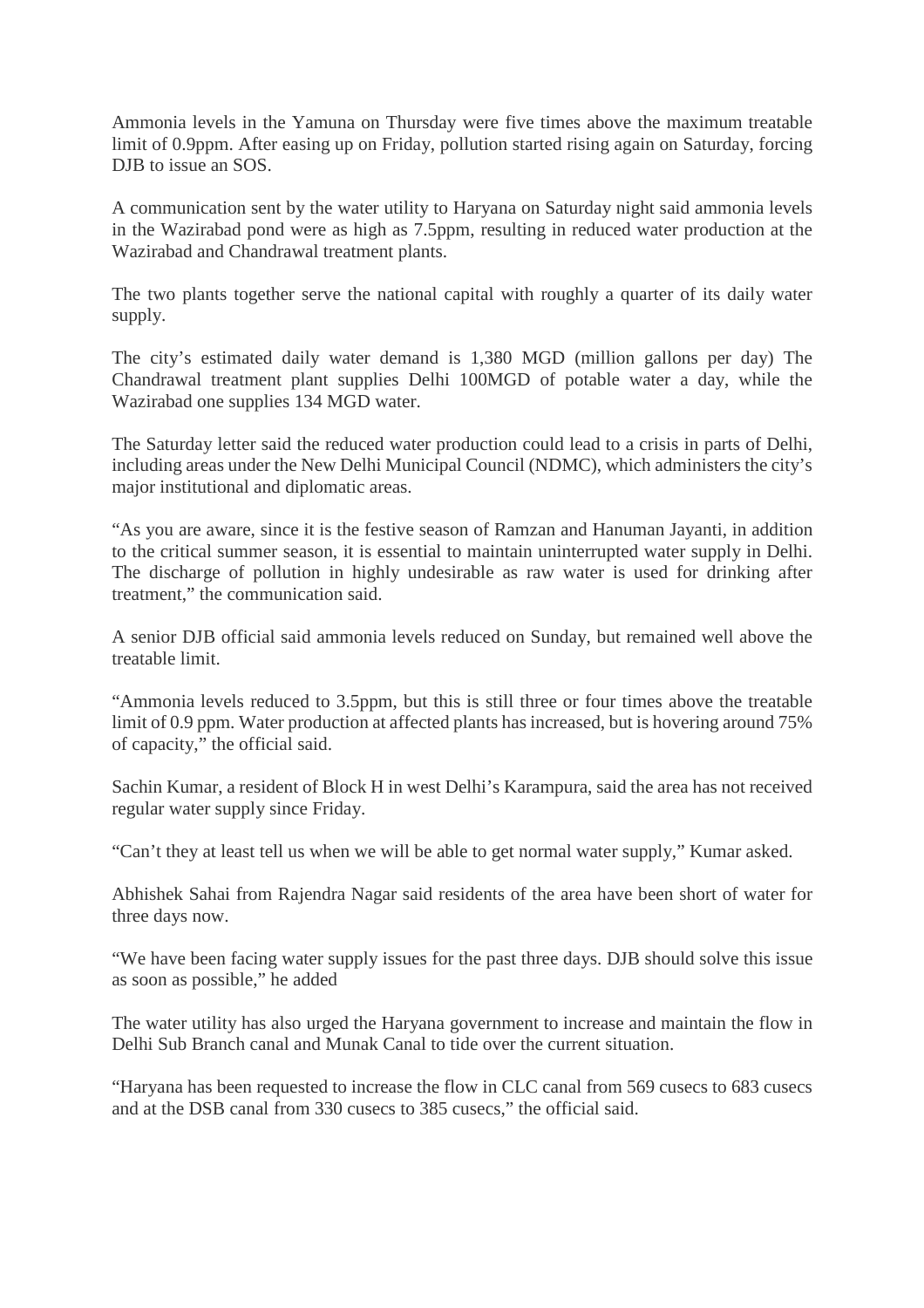An official from the Haryana State Pollution Control Board said regular action is being taken to check the discharge of industrial units. "We will keep checking the river standards and will take action if anyone is found releasing untreated effluents," the official said.

## **Covid Spred (The Asian Age:20220418)**

http://onlineepaper.asianage.com/articledetailpage.aspx?id=16304684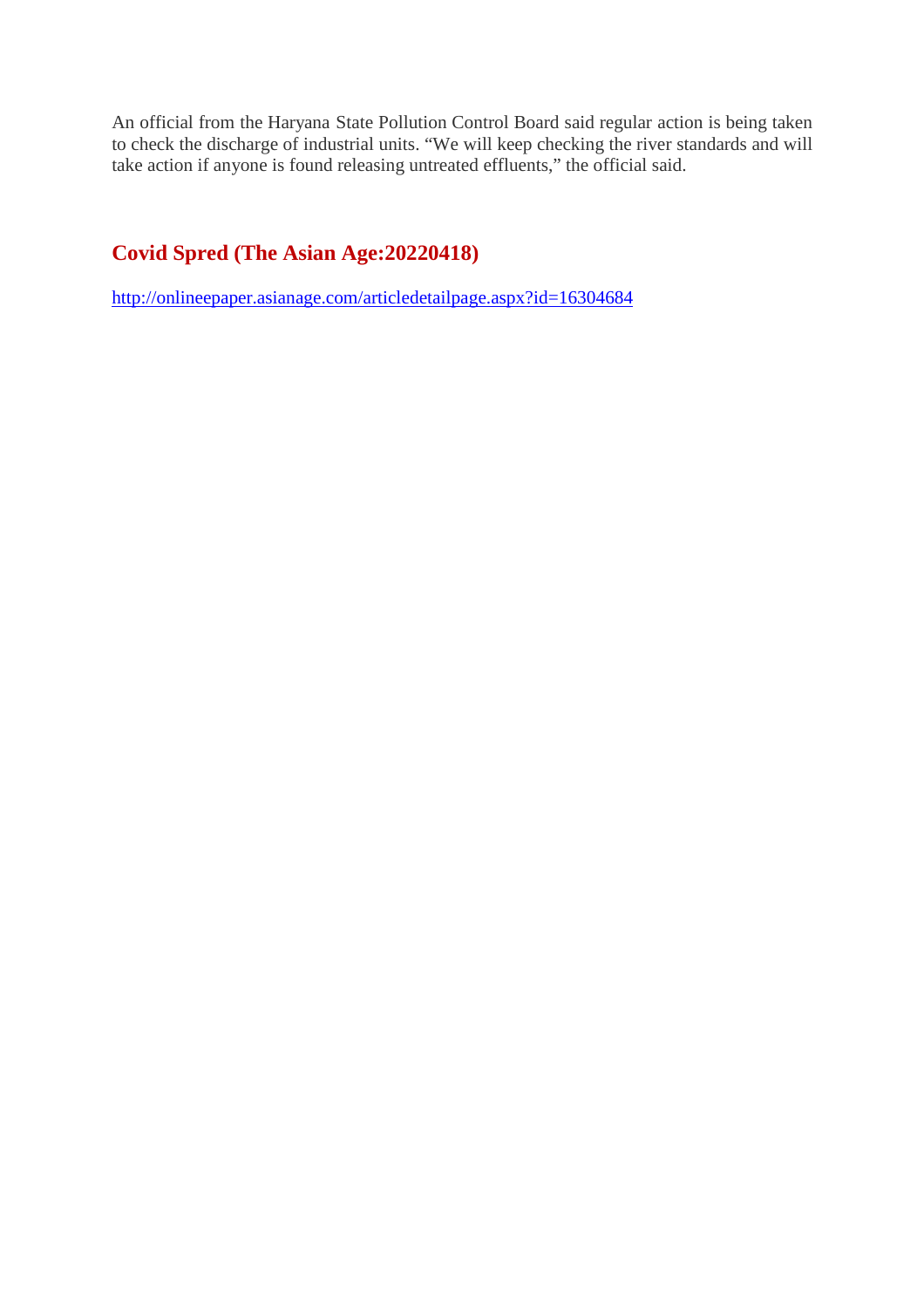# 'Covid spread' increased by 500% in last 15 days: Survey

**AGE CORRESPONDENT** NEW DELHI, APRIL 17

The number of people in Delhi-NCR reporting someone getting Covid in their close social network has risen by 500% in the last 15 days, a survey has claimed.

Around 19 per cent residents of Delhi-NCR responding to a survey revealed they have one or more individuals in their close network who has had Covid in the last 15 days.

The 'Covid network<br>prevalence' marks an over 500 per cent increase in the last 15 days, said LocalCircles, the firm that conducted the survev.

The survey received inputs from 11,743 resi-<br>dents located in all districts of Delhi and NCR. the firm said.

It asked the respondents: "How many individuals (including children) do you have in your close social network (family, friends, neighcolleagues) in bours, Delhi-NCR that have had COVID in the last 15 days?"

In response, the majority of the respondents, 70 per cent, said: "No one in the last 15 days". An 11<br>per cent said "1 or 2",<br>eight per cent said "3-5", and another 11 per cent "couldn't say"

The similar question the firm asked on April 2 had found that only three per cent residents had someone in their close social network who were infected with Covid in the last 15 days. The survey results come as Delhi witnesses a sudden surge

People should get tested, wearing mask must: Docs

New Delhi, April 17: With the Covid-19 positivity rate in Delhi breaching the five per cent-mark again, doctors on Sunday said people developing coronavirus-like symptoms should get themselves tested and authorities should make the wearing of masks mandatory to help check the spread of infection.

Doctors at leading government and private hospitals emphasised that there was a need to increase testing in the wake of the spike in cases, even as they said that"no drastic restrictions" were needed as of now. "People who are developing symptoms are not going for COVID-19 test, largely. Now, with a surge in cases and the positivity rate beyond five per cent again, I would urge people to go for testing if they are having symptoms.

Even those going for home isolation should go for testing," said a senior doctor at LNJP Hospital.

Dr Ritu Saxena, who heads the emergency department at the Delhi government's largest facility and a key COVID-19 hospital here, said that large gatherings should now be avoided and people should wear masks and

in the Covid cases.

Around 67 per cent of the respondents were men, and 33 per cent were women said LocalCircles. It claimed follow Covid-appropriate behaviour.

The Delhi government had on April 2 stopped the imposition of fines for not wearing masks.

As the DDMA meeting is scheduled to be held on<br>April 20, "we can expect some sort of restrictions possibly, given the surge in cases and mounting<br>positivity rate", she said.<br>"We have 250 beds<br>reserved for Covid-19

patients, and depending on the situation, the entire facility again can be reserved for them. Currently, five patients<br>are in the ICU, but none are on ventilator," she said.

Dr Suranjit Chatterjee, senior consultant, internal medicine, at the Apollo hospital noted that hospitalisation is still<br>less, but batted for "logi-<br>cal" and "stringent" and "stringent" measures to check the spread of the infection.

"Given the situation in Delhi, the DDMA meeting should have been held a bit earlier. Also, the mask mandate needs to be brought back," he said.

With the climbing positivity rate, the right move would be to take "logical, stringent measures," he added.

 $-PTI$ 

that the survey was conducted among only validated citizens, who had to registered be with LocalCircles to participate in the survey.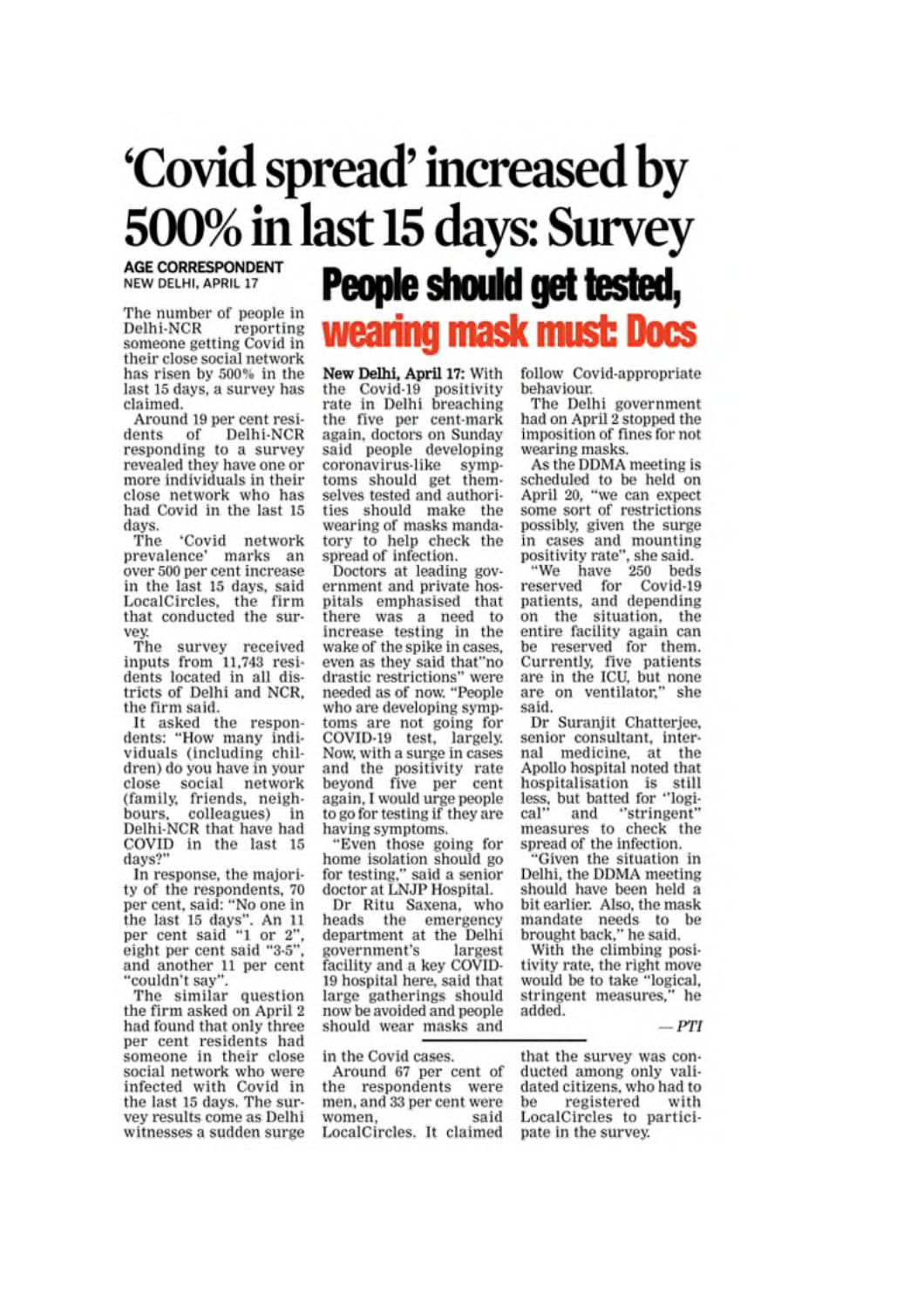#### **Covid Risk (The Asian Age:20220418)**

http://onlineepaper.asianage.com/articledetailpage.aspx?id=16304713

# Covid on rise? 1K+ daily cases in 3 days

1,150 new cases reported, with 4 fatalities, total death count has gone up to 5,21,751

## AGE CORRESPONDENT

The number of daily<br>Covid-19 cases in India<br>breaded the 1,000-mark<br>for the third time this<br>for the third time this<br>sesse reported in the bast<br>24 hours on Sunday. With four<br>total death count due to<br> $\text{Covid-19}$  has gone up 5,21,751.<br>In the week ending April

17, India has logged<br>total of 6,826 new cases eda<br>es of total of 8,826 new cases of<br>the coronavirus infection—861 on Monday; 796<br>on Tuesday; 1,088 on<br>Wednesday; 1,007 on<br>Thursday; 949 on Friday;<br>and 975 on Saturday. With

and 975 on Saturday, With 1.50 people testing positive in a day, the total tally of Covid-19 cases has gone up to 4,30,42,097. Up by 192, the number of active cases in the total typ now stands at 11,558 or 0.03 per cent o



Tourists visit the historic Red Fort on a hot summer day<br>amid a slight surge in coronavirus cases in New Delhi<br>on Saturday. – PTI

on Saturay.<br>
Saturay.<br>
The cent and the weekly positivity rate at  $0.37$  per cent.<br>
As many as 954 Covid<br>
patients recovered from<br>
the disease in the last 24<br>
humber of recoveries to<br>
beginning of the pandem-<br>
ic. The reco

and the rently is at 98.76 per cent. rently is at 98.76 per cent.<br>The country tested 3,65,118 Covid samples in the last 24 hours. The total number of tests conducted so far is 83.18<br>crowns to the dal number of tests conducted so far is 93.18<br>crowns being the

or administered in the last<br>24 hours, over 23,500 were<br>booster doses for adults<br>under the age of 60 and<br>1.5 lakh doses (both 1st<br>and 2nd) for children<br>between the 12 and 14 age<br>proun.

group.<br>The group<br>
are country's Covid-19<br>
tally had crossed the 20-<br>
tally had crossed the 20-<br>
talch mark on August 23;<br>
2020; 30 lakh on September 5;<br>
and 50 lakh on September 16;<br>
and 50 lakh on Noweber 11;<br>
September 28; 70 lakh country's Covid-19

India against WHO's method of measuring Covid mortality

Of **MCASUITING** Corresponding To New Delhi, April 17: In a press release dated April 15, the ministry of health rebutted the Western media chains that India between the WHO's efforts to make the global Covid death to WHO'

populations and areas.<br>"India's basic objection<br>has not been with the<br>result (whatever they

might have been) but<br>rather the methodology<br>adopted for the same," the

rather the methodology and<br>predictional randomlogy adopted for the same," the methodology press release stated.<br>The value of the country has repeatedly true to the country has repeatedly competent authorities in the Munis

#### **Cardic Issue (The Asian Age:20220418)**

http://onlineepaper.asianage.com/articledetailpage.aspx?id=16303819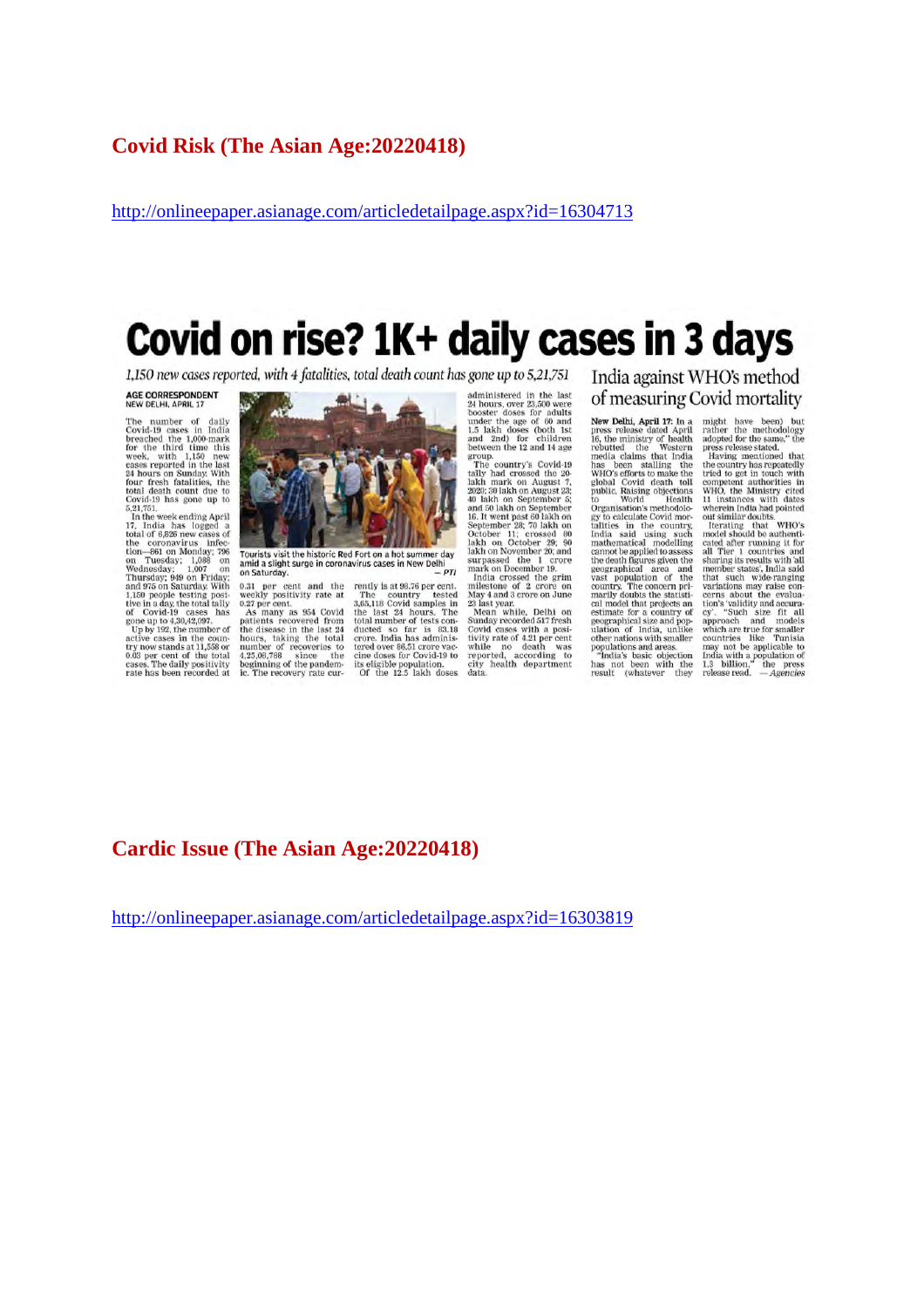#### **SULOGNA MEHTA**



 $\begin{tabular}{p{0.85\textwidth}} $p$ is a graph of a graph is related to a subgraph is reduced blood supply to the hard due to narrowing of the blood vessels/arteries from fat deposition. At this stage, the hard muscle has not yet been to a heart muscle has not yet been to a heart attack if there is sudden rupture of the cholesterol planes into the blood supplies. In case of a heart attack, the hospital at the earliest, as a heat attack can lead to a central attack can lead to a car-diac arrest. A model can be used to be a large area, as a dieac arrest. A model is a large area, the effect of a more than the object is a large area. The effect of a one of a particular amount of a single area. The effect of a one of the object is a single area. The effect of a one of the object is a single area. The effect of a one of the object is a single area. The effect of a one of the$ 

hospital at the earnest, as a<br>heart attack can lead to a car-<br>diac arrest cancel at the carrelation of collapse. Their survey<br>point to collapse the pixel of the vival depends on the bystanders.<br>They must immediately start<br> weak and can't contract the way<br>it should.

#### **CONFUSION IN RECOGNIZING**<br>SYMPTOMS

**SYMPTOMS**<br>Contrary to the usual belief,<br>popularized by movies, chest<br>pain does not always originate<br>on the upper left side of the<br>heart, nor is it always felt there.<br>Retrosternal chest pain (pain<br>that develops beind the b

# **Warning signs from the body should never be ignored**

People are often caught unawares by heart attacks and other cardiac issues. What they don't realise is that these are not sudden occurrences. The body issues at least one warning of an impending or developing heart issue, which people tend to ignore

evaluation done.<br>Another chal-

THE ABOVE HEAT HIS CONFIDENCE AND THE ASSESSMENT TO THE ABOVE HEAT THIS SECTION TO BE A RELIABLE TO BE A RELIABLE TO BE A RELIABLE TO BE A RELIABLE TO BE A RELIABLE TO PROMOTOR, BECAUSE THE ECO AND THE CARDIAGE TO A REPORT

٢

evaluation done.<br>
Another challenge is significant and the transmitted in the transmit of the single and that is the mean of the process of the process of the angle of the angle of the angle of the angle of the angle of th **DR MENON** 

CHEST PAIN IS OFTEN<br>MISTAKEN AS ACID REFLUX BECAUSE<br>MISTAKEN AS ACID REFLUX BECAUSE<br>THE SYMPTOMS ARE SIMILAR TO<br>GASTRIC ISSUES. THE PATIENT USUALLY<br>TAKES ANTACIDS TO EASE THE PAIN<br>SCENARIO, WHENEVER IN DOUBT,<br>TERAT IT AS C CHEST PAIN IS OFTEN

A CARDIAC ARREST CAUSES THE A CARDIAC ARREST CAUSES THE<br>PATIENT TO COLLAPSE. THEIR<br>SURVIVAL DEPENDS ON THE<br>IMPORTMORES. THEY MUST<br>IMMEDIATELY START CARDIAC<br>MASSAGE OR CPR (CARDIO-<br>CALLING AN AMBULANCE, OR ELSE THE<br>PATIENT MAY DIE.

#### **PREVENTIVE METHODS**

TOU SHOULD GET BP, CHOLESTEROL AND SUGAR LEVELS CHECKED EVERY FIVE YEARS AFTER 35 AND EVERY YEAR AFTER 40 IF THERE IS AND FURNY FAMILLY HISTORY OF HEART ISSUES ON YOU NOTICE SUBTLE SYMPTOMS. EXPRESS THE ALTHRAL THERE IS SY

15 **SIGNS OF**<br>**HEART ISSUES** 

**COMPANY ISSUES**<br> **COMPANY ISSUES**<br> **COMPANY ISSUES**<br> **COMPANY ISSUES:**<br> **COMPANY ISSUES:**<br> **COMPANY ISSUES:**<br> **COMPANY ISSUES:**<br> **COMPANY ISSUES:**<br> **COMPANY ISSUES:**<br> **COMPANY ISSUES:**<br> **COMPANY ISSUES:**<br> **COMPANY** ISSUES

attacks<br>• Sleep apnoea and sleep<br>disorders, including snoring,<br>disturbed and interrupted

**Do sek immediate mediate mediate mediate maigran pain, do place a sorbit<br>tratte tablet under the capacity will ein a sitting or lying<br>while in a sitting or lying<br>position.<br>The position is position in case of angina pain** 

The safest way to take the<br>patient to the hospital is in<br>an ambulance. Don't use<br>public transport or try to<br>drive yourself there.

© Don't smoke<br>© Don't eat if you suspect a<br>heart pain, as it will push the<br>blood supply down to the<br>stomach rather than to the<br>meart<br>© Don't refuse hospital<br>admission when advised.

S Palpitations or arrlythmia<br>
or Parizations or any discussion of the peats, very fast or slow<br>
beats, very fast or slow<br>
beats<br>
beats breathlessness or unusual<br>
s Swelling of the feet<br>
S Sadden fainting<br>
C Sktreme weaknes rangue<br>● Stomach pain.<br>● Dizziness or light-headed· :ss<br>Unusual sweating **C** Driusual sweating<br> **C** Pain radiating from chest<br>
to the neck, left arm, back or<br>
stomach stomach<br>
C Jaw pain and dental pain<br>
C Persistent coughing with<br>
frothy sputum<br>
C Feeling of anxiety or panic<br>
C Sleen<br>
C Sleen<br>
C Sleen<br>
C Sleen<br>
C Sleen<br>
C Sleen<br>
C Sleen<br>
C Sleen<br>
C Sleen<br>
C Sleen<br>
C Sleen<br>
C Sleen<br>
C S

eep

#### **DO'S AND DON'TS IN RELATION TO VARIOUS<br>HEART ISSUES**

Do seek immediate med-

**DO TOUSSER SEX OF DO STATE OF A CONTRACT DEATH CPR OF heart mas-**<br>Sage in case of a cardiac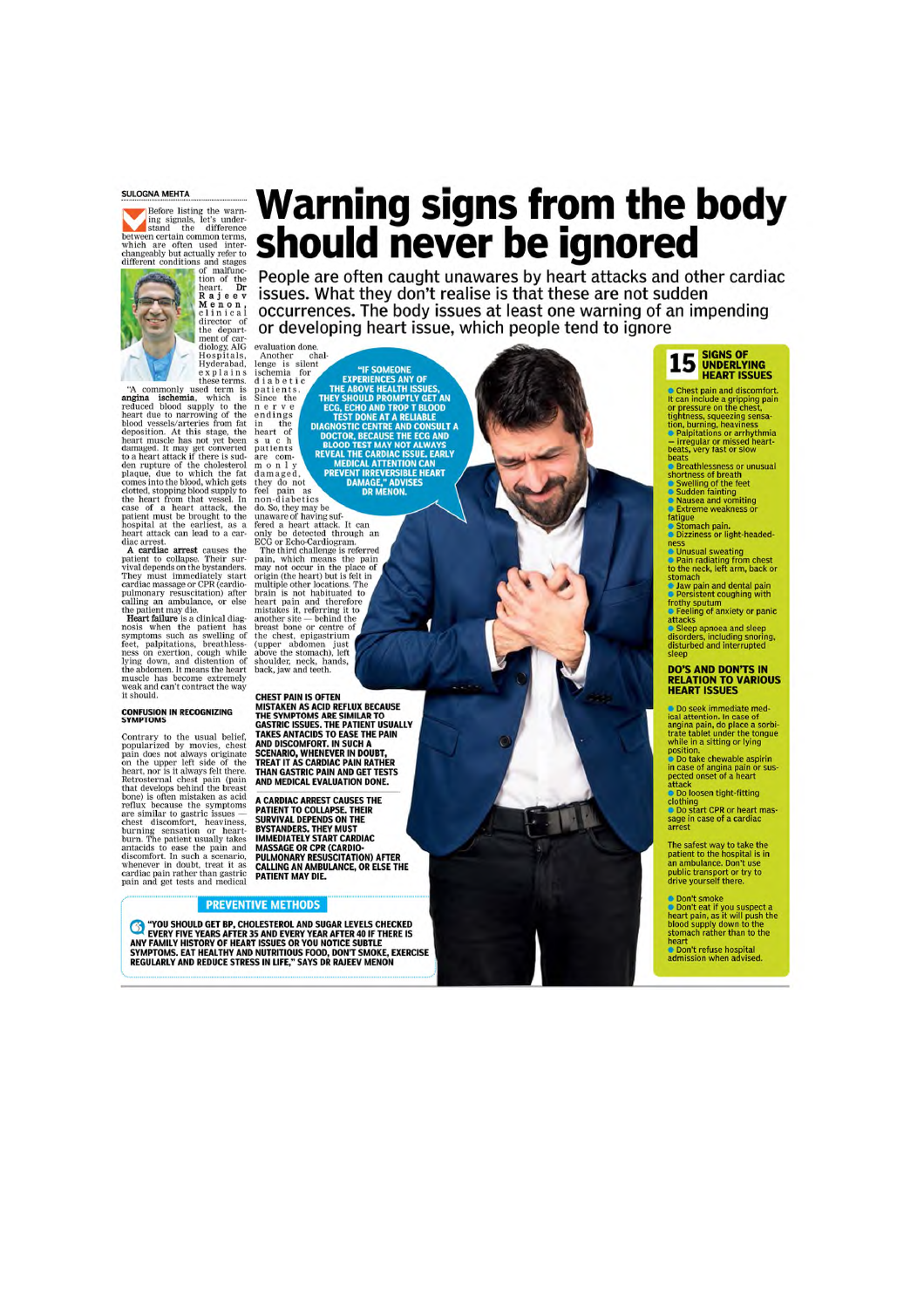#### **World Voice Day 2022**

#### **World Voice Day 2022: Expert on how to prevent voice-related medical issues**

**"Causes of voice problems vary from simple to complex medical conditions which can be treated with simple medications, speech and swallow therapy or surgical intervention," said Dr Smita Nagaonkar, consultant and section co-ordinator, ENT, Sir H N Reliance Foundation Hospital and Research Centre (The Indian Express:20220418)**

https://indianexpress.com/article/lifestyle/health/world-voice-day-2022-expert-preventionsymptoms-causes-treatment-vocal-7871655/

voiceAvoid speaking or singing when your voice is hoarse or tired (Source: Unsplash) Every year April 16 is celebrated as World Voice Day to raise awareness on the importance of voice in people's lives. Voice, in simple words, is a mode of communication through which we, as human beings, can express our emotions, thoughts, and intellect in spoken words. Dr Smita Nagaonkar, consultant and section co-ordinator, ENT, Sir H N Reliance Foundation Hospital and Research Centre shares some of the issues that people need to keep in mind when it comes to the health of their voice.

How is voice produced?

The sound of your voice is produced by the vibration of the vocal folds, which are two bands of smooth muscle tissue that are positioned opposite each other in the voice box. When you are not speaking, the vocal folds are open so that you can breathe. When it's time to speak, however, the brain orchestrates a series of events. The vocal folds snap together while air from the lungs blows past, making them vibrate. The vibrations produce sound waves that travel through the throat, nose, and mouth, which act as resonating cavities to modulate the sound. The quality of your voice—its pitch, volume, and tone—is determined by the size and shape of the vocal folds and the resonating cavities. This is why people's voices sound so different.

Also Read |Her own voice: A day in the life of Smita Malhotra, a voice artist When could you have a voice issue?

If you answer "yes" to any of the following questions, you may have a voice problem:

- Has your voice become hoarse or raspy?
- Have you lost your ability to hit some high notes when singing?
- Does your voice suddenly sound deeper?
- Does your throat often feel raw, achy, or strained?
- Has it become an effort to talk?
- Do you find yourself repeatedly clearing your throat?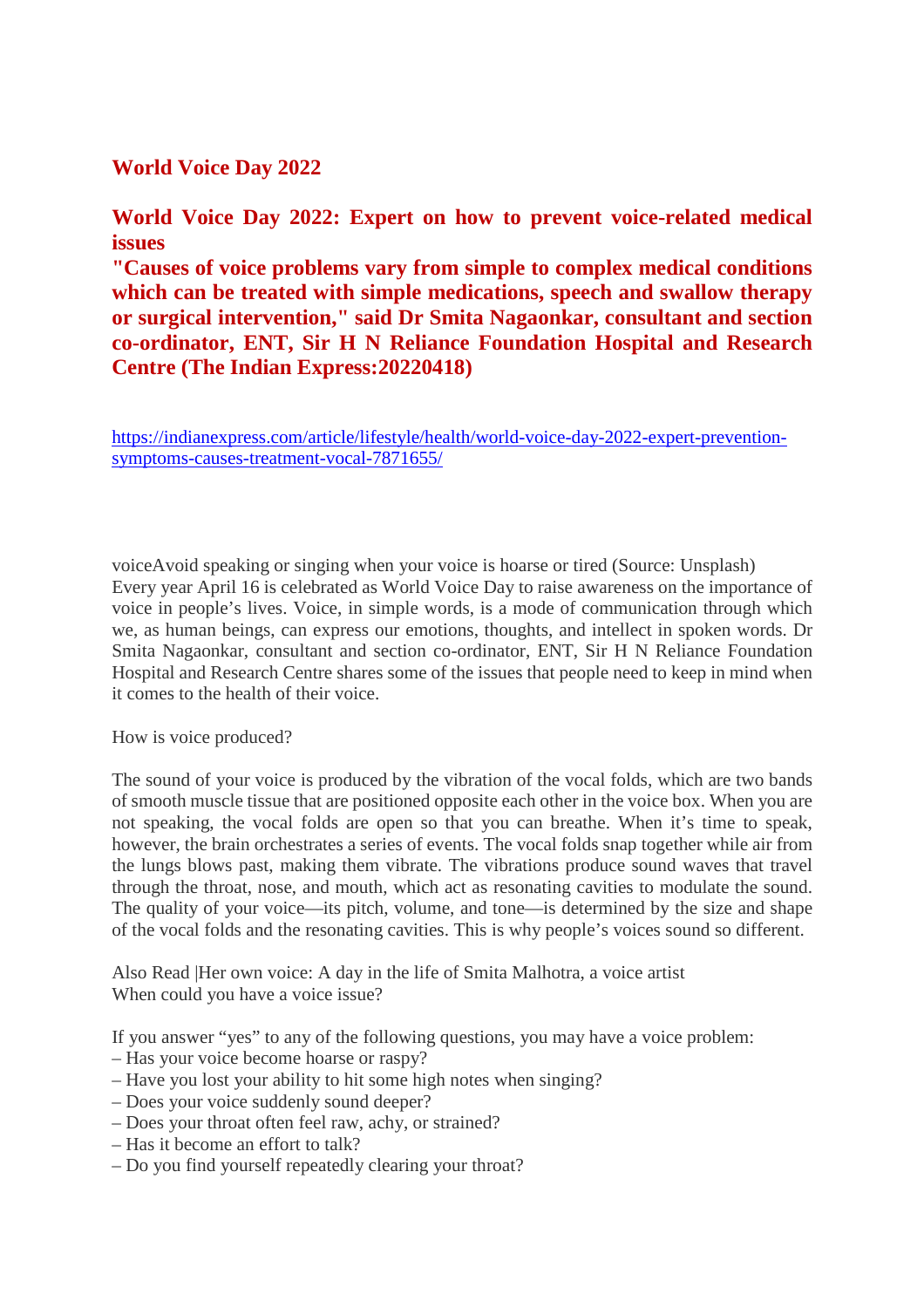Causes of voice problems vary from simple to complex medical conditions which can be treated with simple medications, speech and swallow therapy or surgical intervention, Dr Nagaonkar.

Also Read |World Cancer Day 2019: How to detect early signs of throat cancer?

"We are dealing with patients coming from other specialties suffering from speech and swallow issues such as neurological diseases, post head and neck surgery, medical oncology, gastroenterology, and pulmonology. We are actively involved in FEES (Fiberoptic endoscopic evaluation of swallowing) which is a test done to do an evaluation of swallowing. This is followed by focused speech and swallow therapy. This has immensely helped in improving the quality of patient care," Dr Nagaonkar added.

throat Are you having a scratchy throat? (Source: Getty Images/Thinkstock) Here are few tips to take care of your voice

\*Stay hydrated

-Drink plenty of water, especially when exercising.

-If you drink caffeinated beverages or alcohol, balance your intake with plenty of water.

\*Take vocal naps—rest your voice throughout the day.

Maintain a healthy lifestyle and diet

\*Don't smoke, and avoid second-hand smoke. Smoke irritates the vocal folds. Also, cancer of the vocal folds is seen most often in individuals who smoke.

\*Avoid eating spicy foods. Spicy foods can cause stomach acid to move into the throat or esophagus, causing heartburn or GERD.

\*Include plenty of whole grains, fruits, and vegetables in your diet. These foods contain vitamins A, E, and C. They also help keep the mucus membranes that line the throat healthy.

\*Wash your hands often to prevent getting a cold or the flu.

\*Get enough rest. Physical fatigue has a negative effect on the voice.

\*Exercise regularly. Exercise increases stamina and muscle tone. This helps provide good posture and breathing, which are necessary for proper speaking.

\*If you have persistent heartburn or GERD, talk to your doctor about diet changes or medications that can help reduce flare-ups.

Use your voice wisely

\*Try not to overuse your voice. Avoid speaking or singing when your voice is hoarse or tired. \*Rest your voice when you are sick. Illness puts extra stress on your voice.

\*Avoid using the extremes of your vocal range, such as screaming or whispering. Talking too loudly and too softly can both stress your voice.

\*Practice good breathing techniques when singing or talking. Support your voice with deep breaths from the chest, and don't rely on your throat alone. Singers and speakers are often taught exercises that improve this kind of breath control. Talking from the throat, without supporting breath, puts a great strain on the voice.

\*Avoid talking in noisy places. Trying to talk above noise causes strain on the voice.

\*People who suffer from voice and speech issues should consider voice therapy. With appropriate techniques taught by speech and swallow therapists, most of the problems can be resolved.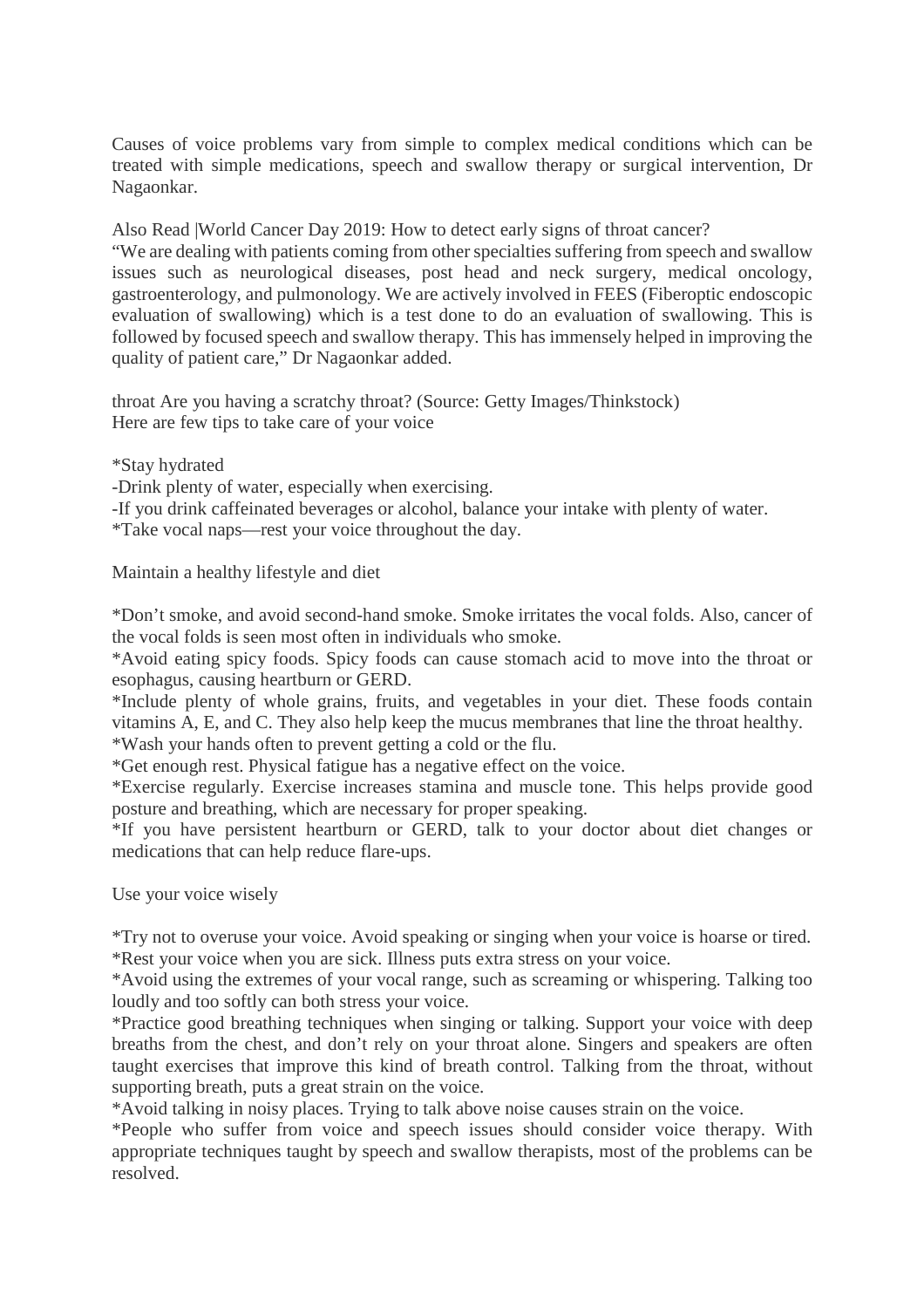#### **Dementia risk**

#### **Where you live affects your dementia risk**

**"With healthy lifestyle habits a key factor in reducing or delaying your risk of developing dementia, it is important for everyone to have access to local facilities such as gyms and public pools, green spaces and health care, but unfortunately that is not always the case," said Associate Professor Pase(The Indian Express:20220418)**

https://indianexpress.com/article/lifestyle/health/where-you-live-dementia-risk-7851764/

Maharashtra, Maharashtra latest news, mental ailments, mental hospitals, Nagpur Government Regional Mental Hospital, Mumbai latest news, Pune latest news, mental illness, indian expressMost of these patients have been diagnosed with chronic schizophrenia, psychosis, bipolar mood disorder, epilepsy and dementia, among other conditions. (Representational/Source: Pexels)

Socioeconomic status is a key indicator of health outcomes, including access to, and quality of health care. In 4,656 adults across metro, regional and rural Australia, new research from the Healthy Brain Project showed those living in more disadvantaged areas have poorer memory and a greater risk of developing dementia.

Health inequalities in dementia risk

Dementia is the second leading cause of death in Australia. Our rapidly ageing population means without a substantial medical breakthrough, the number of people living with dementia in Australia is expected to double from 487,600 in 2022 to 1.1 million by 2058.

There has been a concerted effort to understand and identify risk factors for dementia. These include risk factors we can't change (such as age or genetics), and others that are more modifiable (such as diet or physical activity).

ALSO READ |Stemming India's health worker brain drain

However, dementia and its risk factors don't affect all communities equally. Educational, racial/ethnic, and geographical disparities can influence who develops dementia, including within Australia and the United States.

dementia risk Dementia is the seventh leading cause of death in the world. (Photo: Getty/Thinkstock)

Our study assessed geographic inequality at a neighbourhood level. We measured neighbourhood-level socioeconomic status by matching participants' postcodes with the Australian Bureau of Statistics' Index of Relative Socio-economic Advantage and Disadvantage.

This index integrates information related to multiple factors, such as average household income, education, unemployment rates, occupational skills, disability, vehicle ownership,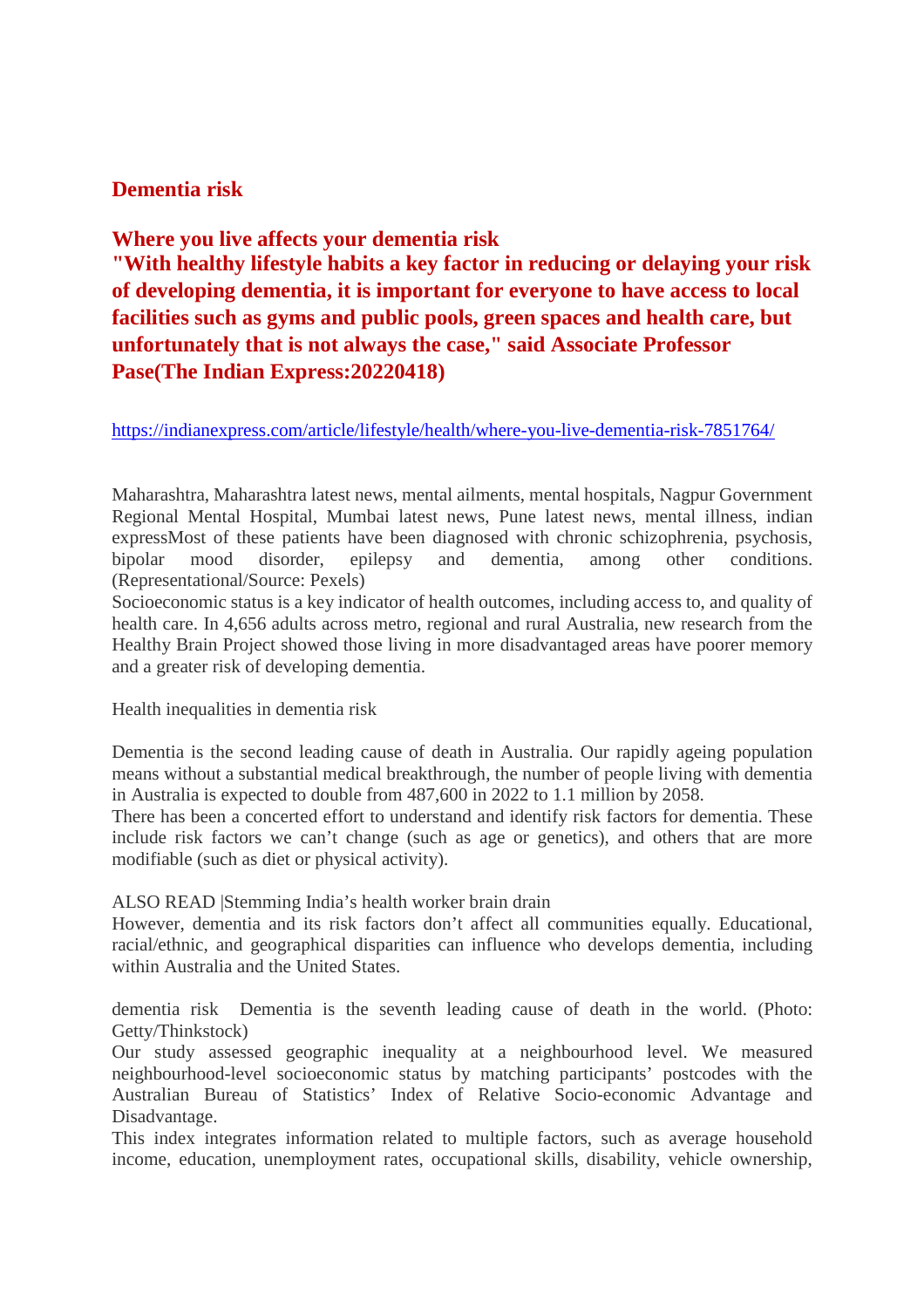internet connection, family structures, and housing arrangements. Lower scores suggest greater socioeconomic disadvantage.

What did we find?

We found lower neighbourhood-level socioeconomic status was associated with worse memory performance and higher dementia risk.

This was especially the case for older adults (55 years old and above). Older adults living in neighbourhoods with low socioeconomic status had poorer memory and higher dementia risk.

This is in line with a US-based study that found adults living in the lowest 20% of disadvantaged neighbourhoods had smaller brains.

What do these findings mean?

The first thing to note is this was an observational study, which involves following a group of people, and investigating how potential risk factors are associated with dementia risk. The results do not mean living in a more disadvantaged area causes memory loss or dementia.

Dementia, heart health By changing our habits, we can both improve heart health and reduce the risk of dementia. (File Photo)

The results only indicate there is a relationship or association between neighbourhood disadvantage and dementia risk.

Second, neighbourhood-level socioeconomic status measures many complexities and nuances of where people live.

This captures a range of information likely to influence health outcomes and disease risk. Some of these factors include the prevalence of crime and safety, local resources including access to health care and education, opportunity and space for physical activity and leisure, social disorder, access to greenery, as well as air and noise pollution.

ALSO READ |Noise-induced hearing loss: From causes to symptoms and prevention

These economic, psychosocial, and environmental factors can not only influence health outcomes, but also influence the way we behave. For example, the lack of green space or community sporting facilities may discourage physical activity, which is a known risk factor for both poor heart and brain health.

Similarly, libraries and leisure centres provide important avenues for social engagement and mental development, the lack of which are also risk factors for dementia.

ALSO READ |Risk of heart disease high even a year after Covid, study finds

Additionally, due to affordability, people from lower socioeconomic backgrounds may also live in areas with fewer services that enable a healthy lifestyle. They are also more likely to experience poorer health outcomes as a result of entrenched disadvantage and lower health literacy.

This cyclical nature of inequality may also explain why we observed higher dementia risk in individuals from low socioeconomic neighbourhoods.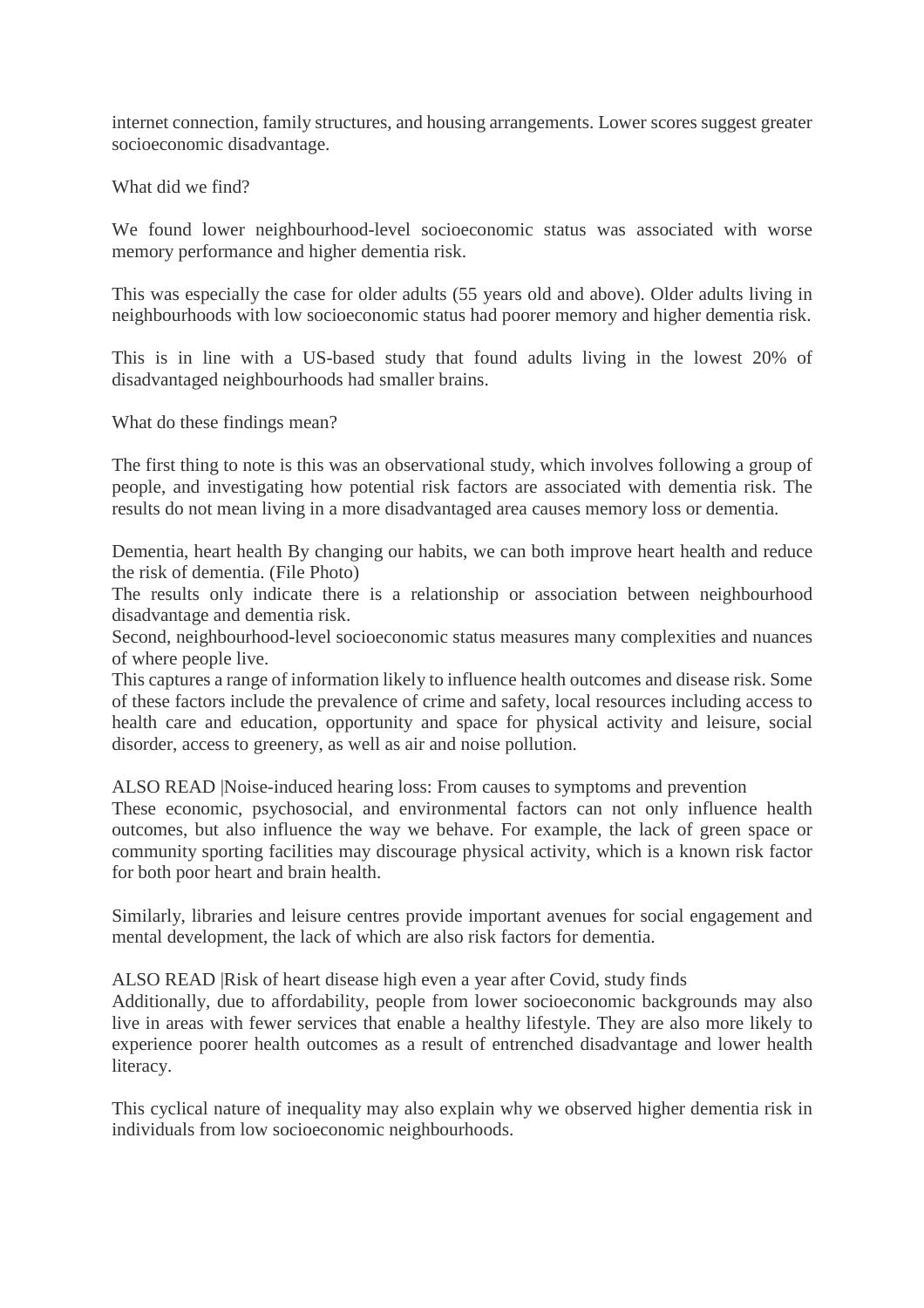It will be critical for future work to understand whether neighbourhood socioeconomic status influences memory decline over time, and actual dementia diagnosis.

dementia risk Economic, psychosocial, and environmental factors can not only influence health outcomes, but also influence the way we behave (Source: Getty Images/Thinkstock) What should be done?

Targeting neighbourhood socioeconomic status will take enormous investment and collective effort at a local, state, and national level. As a starting point, increasing the availability and accessibility of green spaces and community facilities, such as leisure and sporting clubs, in every postcode will enable greater opportunity for healthy, active lifestyles into older age.

On an individual level, positive health behaviours have been identified that can help to prevent or delay memory loss and dementia risk. These include eating a balanced diet, learning new skills or languages, regular physical activity, staying socially connected, and getting a good night's sleep.

#### **Vaccine**

**Long Covid will haunt us…We have the right to demand higher performance from vaccines…Vaccines can do more if they are adequately boosted, revised'**

**"I believe the Indian government is aggressively pursuing a booster programme, not only with Corbevax but others as well, to really look at what the optimal formulation is," says Dr Peter Hotez, who co-chairs the Lancet Commission on Covid-19 Vaccines and Therapeutics Task Force. (The Indian Express:20220418)**

https://indianexpress.com/article/lifestyle/health/long-covid-vaccination-boosterperformances-dr-peter-hotez-interview-7870901/

"The original way these vaccines were conceived was to stop symptomatic illness; so not only severe disease and hospitalisation," Dr Peter Hotez says.

Dr Peter Hotez, who co-chairs the Lancet Commission on Covid-19 Vaccines and Therapeutics Task Force, talks to Kaunain Sheriff M about the next phase in the development of Covid-19 vaccines, explains why heterologous boosters will give more "enduring and lasting protection", says the Indian govt's decision to "aggressively pursue a booster programme is wise", and elaborates on the challenges of long Covid and the road ahead.

Subscribe Now: Get Express Premium to access the best Election reporting and analysis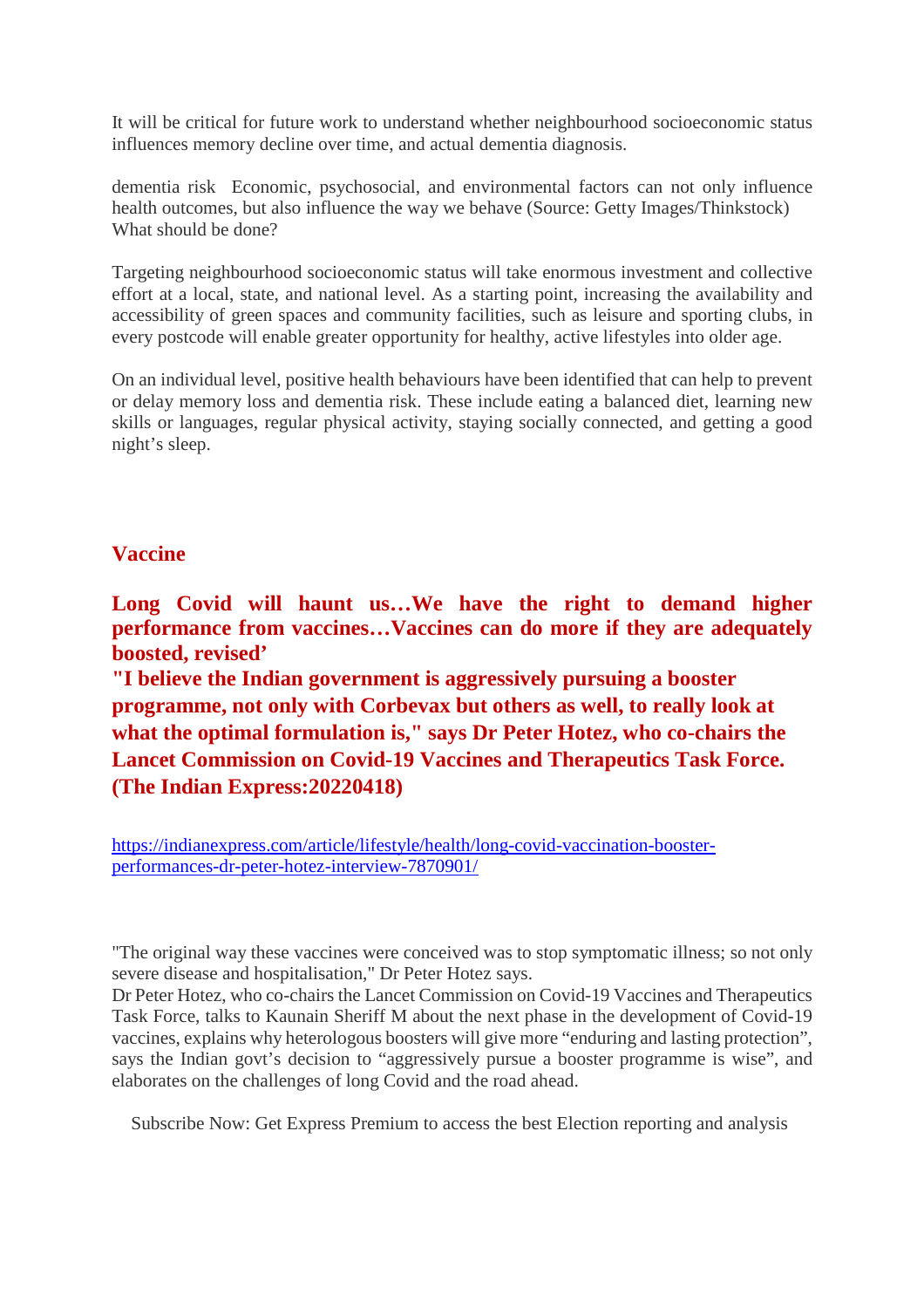Why Hotez: Dr Hotez is an internationally recognised physician-scientist and among the most trusted voices on vaccine development. The Hyderabad-based Biological E's Corbevax, which is being administered to children between the age group of 12-14 years in India, was developed in collaboration with the team of scientists headed by Dr Hotez at the Texas Children's Hospital Center for Vaccine Development and Baylor College of Medicine in Houston, Texas.

Covid-19 vaccines were developed for protection against severe disease and mortality. In the next phase, will we see vaccines that will stop transmission or protect against asymptomatic infection?

The original way these vaccines were conceived was to stop symptomatic illness; so not only severe disease and hospitalisation. Of course, you want to prevent those as well, but you would also like to stop all symptomatic infections and emergency room visits. I think that is very important. And the reason for that is because we are now learning about the consequences of Long Covid-19 — like the neurological deterioration. This is going to haunt both India and the United States. We have the right to demand higher performance from these vaccines, beyond protection against hospitalisation and deaths. Of course, that remains the priority. But I think these vaccines can do more provided they are adequately boosted, revised… (It will also be based on) how we especially use heterologous boosters, because I think that will give more enduring and lasting protection.

At a Covi-19 vaccination centre in New Delhi on Saturday, April 04 2022.

We had the Delta variant which caused severe symptoms. Now we have Omicron, which is less severe but is highly transmissible. There is a possibility of the emergence of another Covid-19 variant in the future. How do we develop that one Covid-19 vaccine that can protect against all variants? Is it scientifically possible?

It looks as though if you immunise and boost with a vaccine against the original lineage, it actually holds up pretty well against Omicron — but it requires a fair bit of boosting. I think the issue in a place like India where Covishield is widely used… I am not clear whether those vaccines by themselves would be as powerful as they would be with an additional booster. And potentially, Corbevax could be a booster for that, and really help in fighting off the new variants of concern. This is something Biological E together with the Indian regulator is looking at now: the potential for Corbevax not only to be used as a standalone vaccine for children and adolescents, but also potentially as a booster in adults.

#### Explained |Can you get long Covid after an infection with Omicron?

I believe the Indian government is aggressively pursuing a booster programme, not only with Corbevax but others as well, to really look at what the optimal formulation is. I think that is wise because that may be the best hedge against any new variant of concern that might emerge. I think it is likely that Omicron and its sub-variants like BA2 will soon be in the rear-view mirror and the question will be what is next? And I don't think anybody can really predict that. Focussing on maximising protection through boosters is going to be the way to go.

#### Dr Peter J Hotez. (Photo Source: Bayer College of Medicine)

What is the scientific community's take on booster doses? Should they be administered only to priority groups or be rolled out for everyone?

First of all, for full disclosure, there is no consensus in the scientific community. I don't want to pretend that I'm representing the full scientific community on this. My personal opinion: I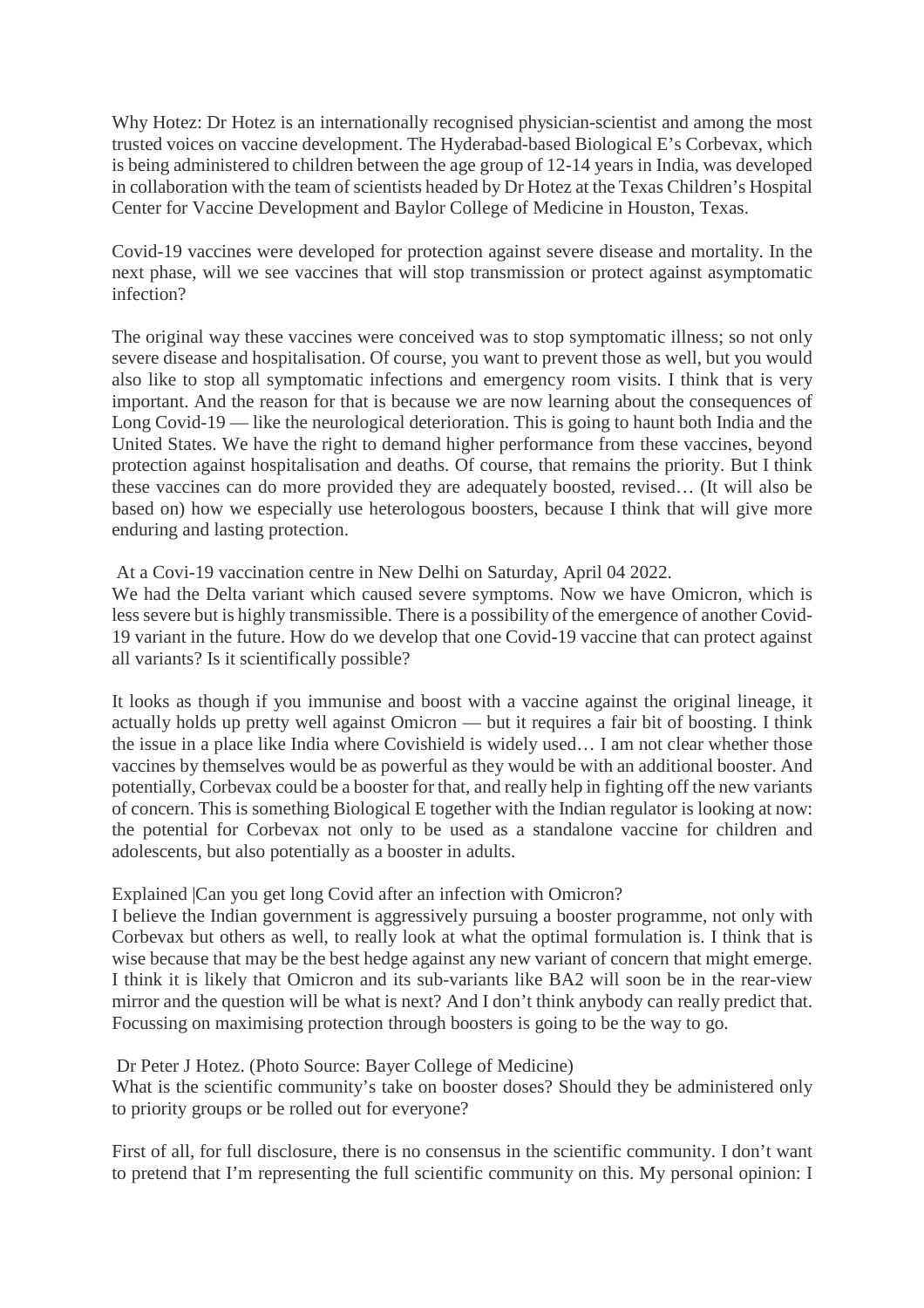am on the side of being more generous with boosters and boosting all populations, including adolescents. In fact, here in the US, Pfizer has just applied for a booster for 5-11-year-olds. I support that. Here's why: when you give the first two doses, so close together, you almost necessitate giving the third immunisation several months later. That is how most vaccines work. Even if you look at most of our paediatric vaccines, what we do is a series of primary immunisations, we wait six months to a year, and then we boost. I think we should expect that Covid-19 vaccines will likely need to go by the same playbooks. So I tend to be on the far end of advocating for boosters. I say that because I have colleagues who point to evidence showing that even without the booster, you have good protection against severe illness and hospitalisation. They are right. But again, this comes back to what the goal of immunisation is. I think we can do better. I think if we have the ability to stop emergency room visits and stop long Covid-19, we should take advantage of that.

Explained |Why are Covid vaccines administered into the upper arm? Have you seen people who have received boosters being less susceptible to getting long Covid-19? Is there scientific evidence for it?

We are starting to. It's interesting you have asked this question. I am now working on a manuscript, part of our Lancet Commission on Covid-19, to actually look at the literature on vaccinating against long Covid-19. It does seem those individuals, who are vaccinated and boosted, are much less susceptible to long Covid-19. This is another very important reason why I think we want to optimise vaccination strategy. Because I think this is going to be a big tax on our mental health and health system in general. We are going to have a whole generation of individuals who are, maybe, suffering from brain degeneration, cognitive decline, exercise intolerance… This is going to be the next phase that haunts us. If we can vaccinate to prevent that, then I think that is worth trying.

Medical workers wait for people at a temporary COVID-19 testing center in Seoul, South Korea, Friday, April 15, 2022. (AP)

So there is scientific evidence that shows boosters help in preventing long Covid-19?

Yes. But it is nearly as robust as we would like it to be. We have four-five papers on this topic. It is all leaning in that direction. That is the state right now. By definition, it takes time to develop long Covid. We are still early in the pandemic and papers are starting to trickle in now. But that is going to be the direction.

Do you think heterologous boosting is better? Should someone who has taken Covishield shots opt for a different booster?

It depends. There may be an advantage of a heterologous booster (a booster that does not match the primary vaccination). We have seen some of that in the United States. We will look at the data for heterologous boosters of Covishield or Covaxin, and see if there is an improvement. That data is so important; not only for India but for the world. The problem is that globally it's been done in such a hotchpotch manner. I would even love to see Corbevax for the mRNA vaccines. In principle, I think, there might be some advantage of heterologous (boosting). Let us see what the data shows.

#### Check Out Express Premium

Gary Kirsten: 'Most successful franchises in IPL had least amount of player churn' Explained: Inflation heats up but why it hasn't singed political economy yet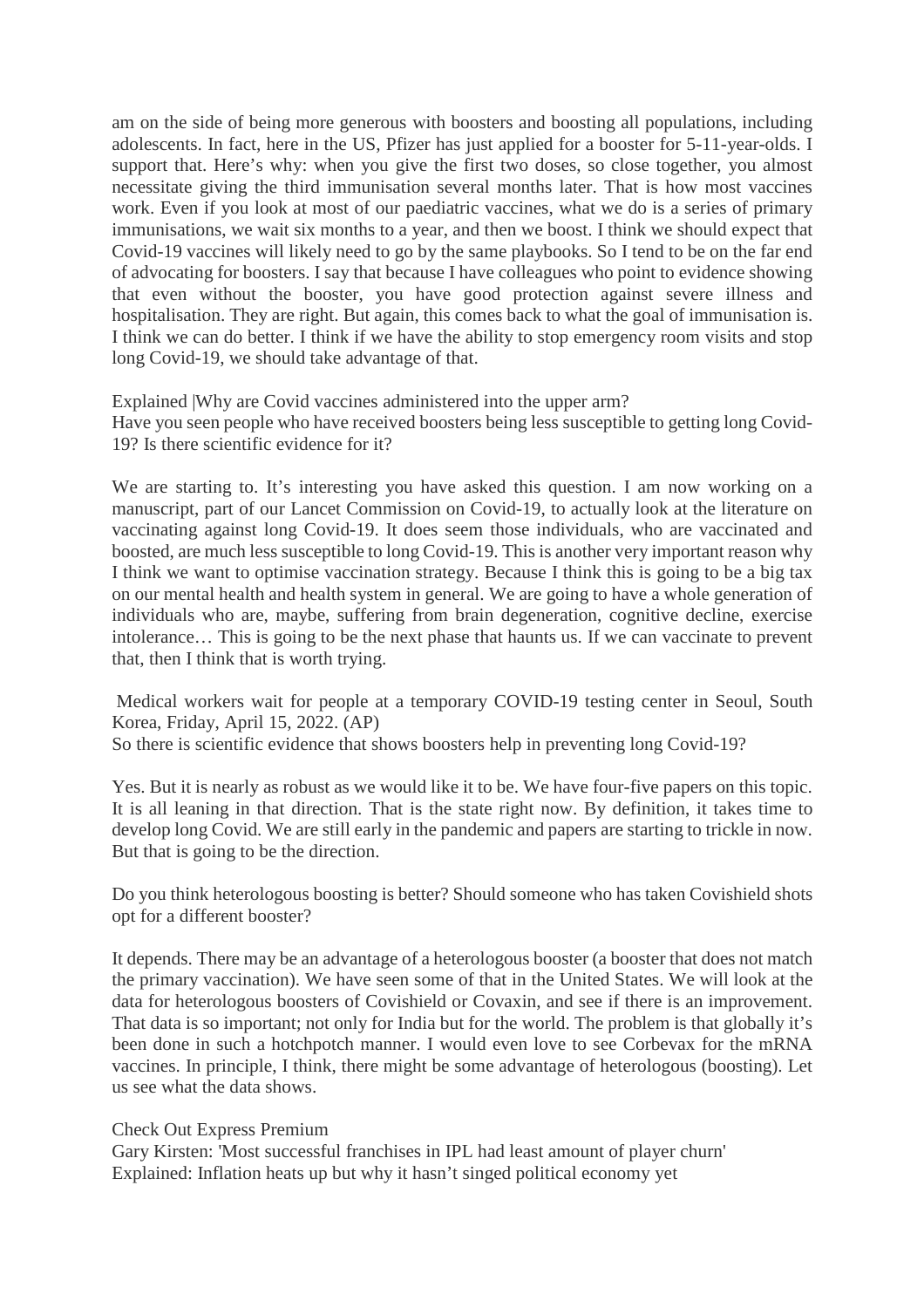Opinion: It won't be easy to bring Moscow to book over the Ukraine invasion CLICK HERE FOR MORE

Your lab has been working on developing vaccines against coronaviruses for almost a decade. How did that help you in developing a vaccine against Covid-19?

Well, it is a very interesting story. Our group has been developing vaccines primarily for the neglected diseases of poverty. We would like to say that we are making vaccines that the big pharma companies had no interest in producing because there are no financial returns on them. And the platform we used was one that is already in place among vaccine producers in low and middle-income countries. Each makes their own recombinant protein Hepatitis B vaccine — it is made through microbial fermentation and yeast. That is a vegan process, low cost, and you can make a highly effective vaccine. So we have adopted that technology. Once we make the vaccines then for technology transfer it is easier to plug into the system that already exists. That is what we have been doing for parasitic disease. And then about 10 years ago, we started doing this for the coronavirus vaccine for SARS that emerged in 2002. That was very successful. So when the Covid-19 sequence came along, it was logical to say that this is what we do. It seems to be working well for SARS, it should work well for Covid-19. Indeed, it did.

Police officers in hazmat suits stand by a vehicle transporting fencing, as residents protest over neighbouring residential compounds being turned into coronavirus disease (COVID-19) isolation facilities, in Pudong, Shanghai, China. (Reuters)

Are there any other specific vaccines that you have been working on that could soon see the light of the day ?

What we have said to Indian vaccine producers is that if there is a particular vaccine that you are interested in, and you think it can work with the technology that we are good at shaping, we would love to collaborate. So, we are quite eager to explore other vaccines which could also include, down the line, a more universal coronavirus vaccine. Even after we get through these slew of variants — we have now seen SARS in 2002, MERS in 2012, and now Covid-19 — we could be looking at Covid 26 or Covid-32. How do we hedge against that and make a more universal coronavirus vaccine? So we are in discussions with Biological E about helping them with that concept as well.

There is preliminary scientific debate about developing a universal vaccine against coronaviruses. What are the challenges in developing such a vaccine?

There are a couple of challenges. One, it is hard to predict an exact sequence of the next virus that emerges. You need something that will induce broad protection against maybe a variant that we don't even know exists right now. So that is always the problem. But there are ways to do this. We think, for instance, by combining our different coronavirus vaccines, you make this phenomenon of epitope broadening, which means that you can make a vaccine that is more than the sum of its parts in terms of giving broadly neutralising protection. Then again, what is going to be the best technology for this? mRNA people feel that there are advantages to their platform. We feel once again that the infrastructure is already in place to make a vaccine using a recombinant protein technology by yeast fermentation — let us push that as hard as we can as well.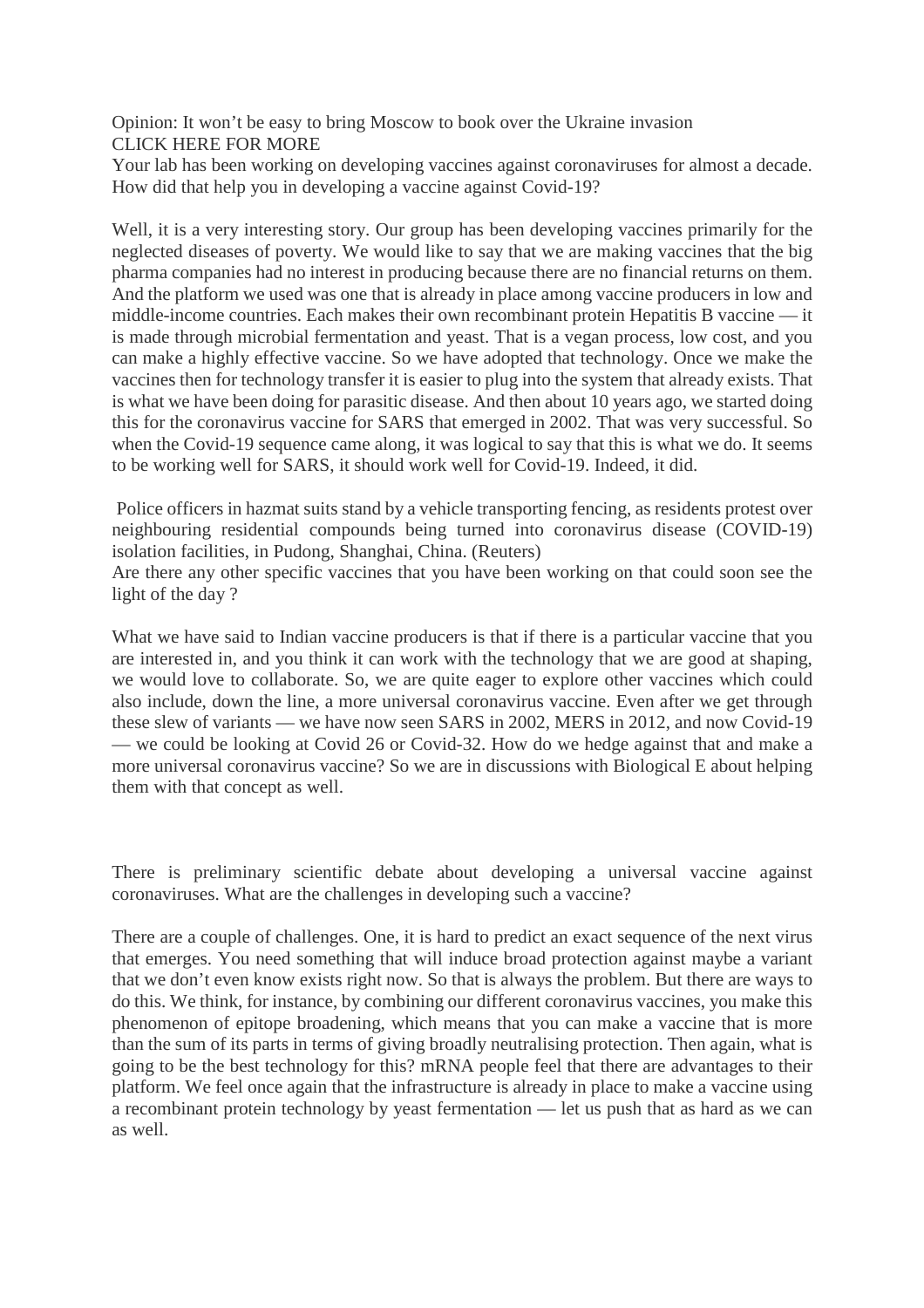#### **Insomnia**

**Study suggests insomnia increases cardiovascular risk by 16 per cent; here's what to know All participants were tracked for an average of just over four years, to see if/when any major adverse cardiovascular events (MACE) occurred, such as stroke, heart failure, or cardiovascular death(The Indian Express:20220418)**

https://indianexpress.com/article/lifestyle/health/study-insomnia-cardiovascular-risk-hearthealth-7867170/

sleep cycle, circadian rhythm, phone screens sleep disprder circadian rhythm, cell reports sleep circadian rhythm phone screen, melatonin, light from phone unhealthy, phone unhealthy, indian express, indian express newsScreen time may disrupt circadian rhythm (Source: File Photo)

Experts have emphasised on sleep being an important factor to help the body rejuvenate and recover every day. A new study indicates that insomnia can heighten the risk of cardiovascular diseases or CVDs. Published in the journal Sleep Advances, the study indicated insomnia can raise the risk of CVDs by 16 per cent. It analysed just over 1,000 people with an average age of 62 years old, who had all experienced a heart attack or a procedure to open blocked arteries in the past (average of) 16 months.

Also Read |Suffering from post-Covid sleeplessness, insomnia? Here's what to know The participants filled out a questionnaire on energy levels, their ability to fall asleep and stay asleep, etc., while data on other risk factors for heart health were collected from their medical records.

Also Read |Yoga trainer suggests 'simple practise' to beat insomnia

All participants were tracked for an average of just over four years, to see if/when any major adverse cardiovascular events (MACE) occurred, such as stroke, heart failure, or cardiovascular death.

The study found nearly half of the participants had insomnia at the start of the study, and 24 per cent had used sleep medication recently. During the follow-up period, 364 MACE had occurred in 225 of the participants, according to the study.

In a press statement, medical student and lead author of the study Lars Frojd said, "This means that 16 per cent of recurrent major adverse cardiovascular events might have been avoided if none of the participants had insomnia," However, he also added that "further research is needed" to determine if insomnia treatment would help heart patients. But the research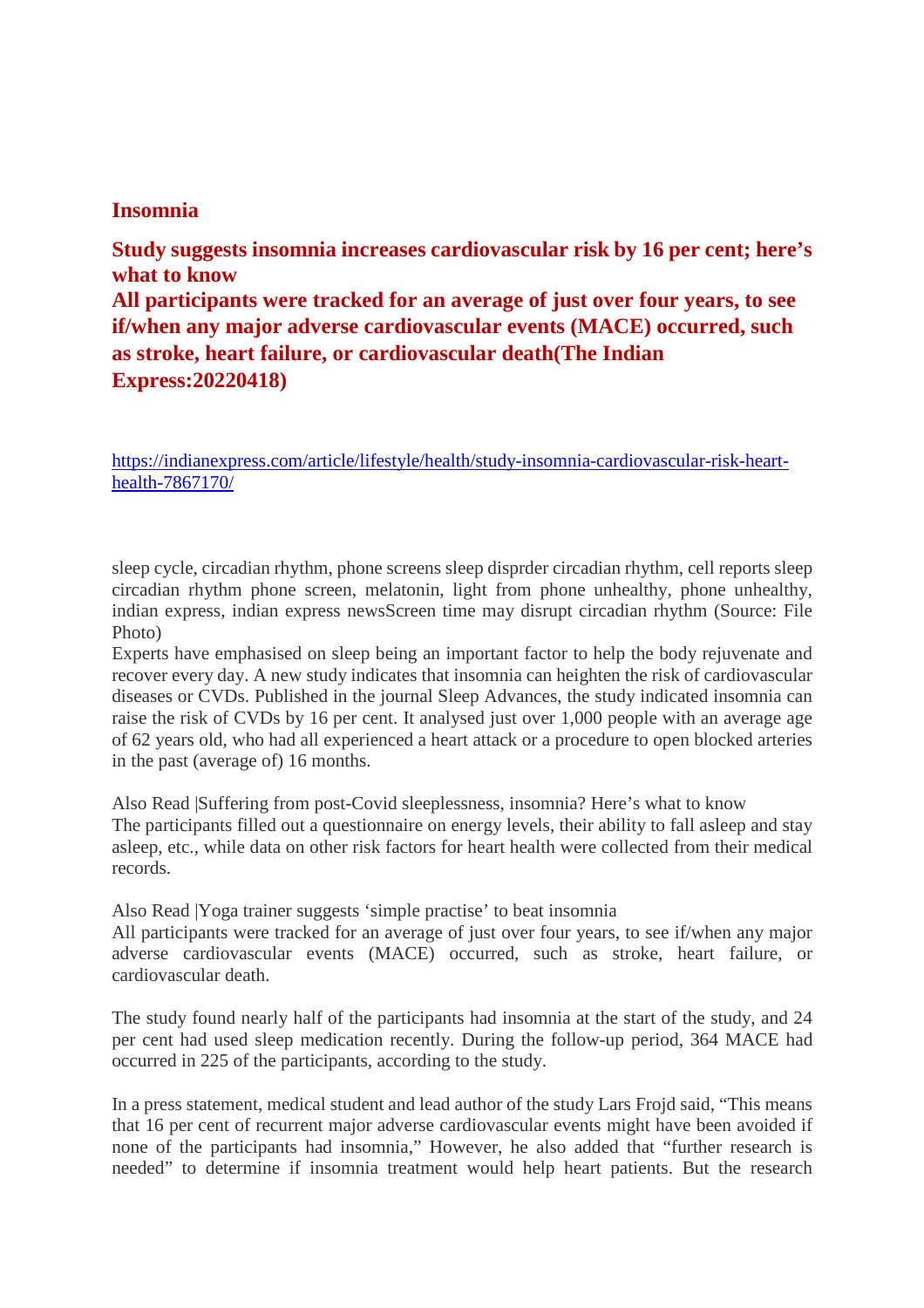indicated that patients should be assessed for insomnia and offered resources to support their sleep either way.

Why is sleep important?

Sleep is very important part of our day to day life, said Dr Rahul Chhabria, consultant cardiologist, Bhatia Hospital, Mumbai. "It gives rest to both our body and our mind. Whenever we sleep our blood pressures reduces a little bit, about 10 per cent compared to that of day time which is called nocturnal deep sleep. However, lack of such sleep, doesn't let the blood pressure reduce which is associated with the event of a cardiovascular risk," he said.

What is insomnia?

Dr Praveen Kulkarni, senior cardiologist at Global Hospitals Parel, Mumbai explained that insomnia is regarded as the inability to fall asleep, staying asleep, or ending up with early morning wakefulness. "Prevalence of insomnia is rising considering today's lifestyle. Frequent wakefulness or inability to sleep causes variation in the blood pressure response, in the heart rate response in the body, and activates some hormonal imbalances, as well. Indirectly, such individuals also end up being physically inactive, and have altered eating habits which leads to hypertension which is the commonest prevalent cardiovascular disease. They are two-three times more likely to end up with heart diseases and complications. They are likely to be diabetic, have stroke, and become obese," he said.

heart health, cardiovascular, lack of sleep, work stress, indianexpress, lifestyle Work stress and lack of sleep can raise the chance of death by cardiovascular disease. (Source: iStock / Getty Images Plus) Why does it happen?

According to Dr Kulkarni, though there are no clear reasons why insomnia affects heart health, he said, "broadly, it is the resultant stress response to unhealthy lifestyle habits".

What can be done?

\*Maintain sleep hygiene \*Avoid screen time before sleep \*Early to bed, early to rise is crucial \*Avoid day time naps \*Avoid alcohol, caffeine intake closer to sleep \*Need to exercise regularly

If these measures fail, the individual needs to consult a sleep specialist, he said while adding that OSA or Obstructive Sleep Apnea which blocks the airway, should also be checked to reduce the risk of CVDs. "As a result, the patient takes deep breaths which is called snoring. Such episodes of apnea and snoring lead to cacosomnia that is responsible for hypertension, increased stress, and feeling of not being fresh in the morning. Such patients tend to sleep during day time," said Dr Ruchit Shah, interventional cardiologist, Masina Hospital, Mumbai.

Changing the sleeping habits and addressing any issues that may be associated with insomnia, such as stress, medical conditions or medications, can restore restful sleep for many people, said Dr Bharat Kukreti, associate director, cardiology, Paras Hospitals, Gurugram.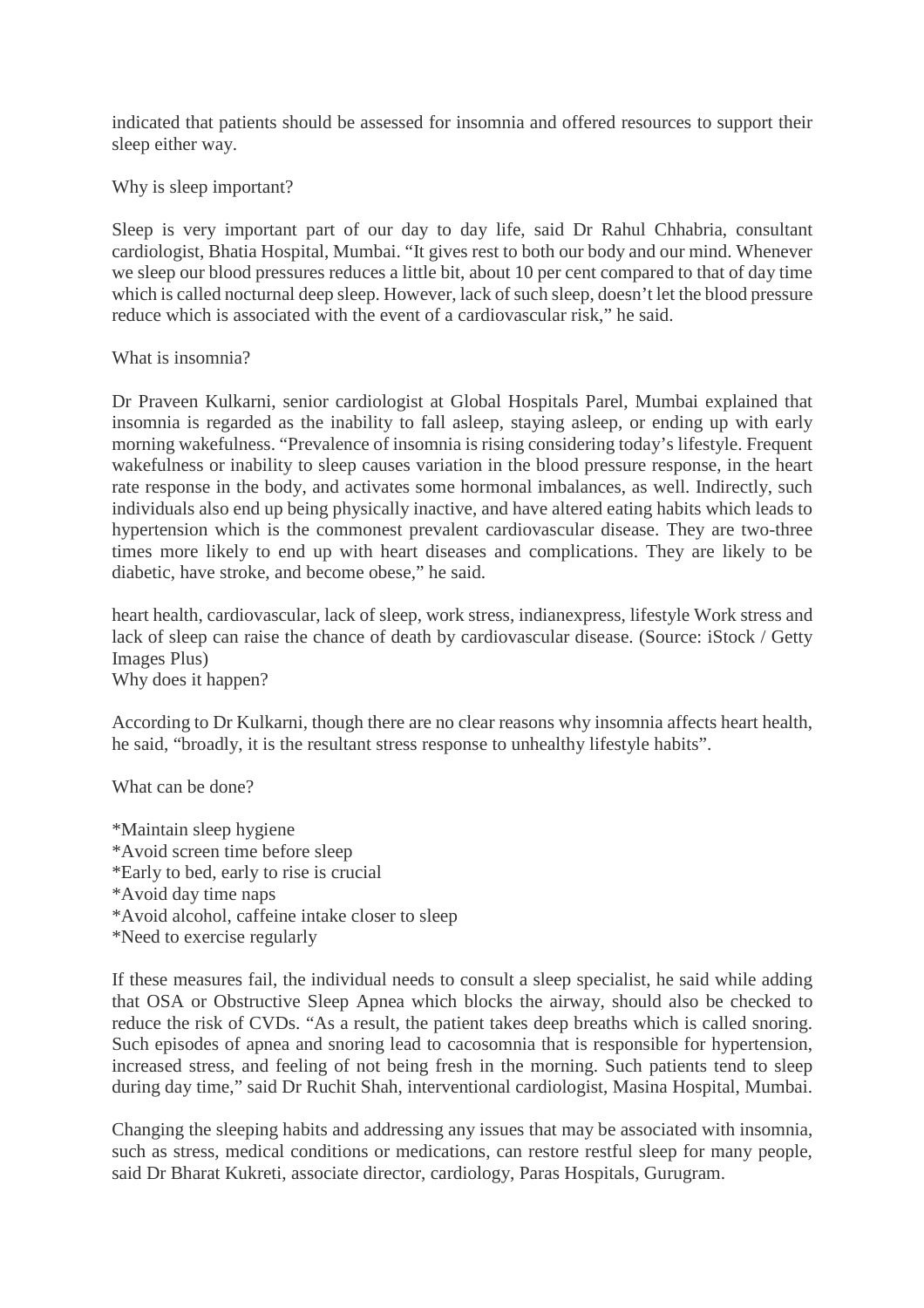"If these measures don't work, a doctor may recommend cognitive behavioral therapy (CBT), medications or both, to help improve relaxation and sleep. CBT can help one to control or eliminate negative thoughts and actions that keep us awake and is generally recommended as the first line of treatment for people with insomnia," said Dr Kukreti.

#### **Ayurvedic remedies**

#### **Count on these easy-to-follow Ayurvedic remedies to help manage joint pain Ayurvedic expert Dr Dixa Bhavsar took to Instagram to share some handy tips to find relief from joint pain(The Indian Express:20220418)**

https://indianexpress.com/article/lifestyle/health/ayurvedic-tips-manage-joint-pain-7811274/

Joint-PainTake a look at these helpful tips to help relieve joint pain. (Source: Pexels) Amidst hectic work schedules and even busier personal calendars, regular physical activity may take a backseat on your list of priorities. This could lead to a bunch of health concerns such as pains in joints, back and other parts of the body. As such, sitting at a desk for long periods of time without a break along with various vitamin deficiencies and age-related disorders etc may be the reason behind joint pain in many.

"One can suffer from joint pain at any age due to calcium and vitamin D deficiency, overexertion, arthritis (osteoarthritis, rheumatoid arthritis, gouty arthritis), or due to old age (friction in joints)," explained Ayurvedic expert Dr Dixa Bhavsar in an Instagram post.

To help manage joint pain effectively at home, the expert listed a few Ayurvedic methods. Take a look.

According to Dr Bhavsar, an 'aggravated vata' is responsible for 'pain in any part of the body.' Hence, she recommended reducing excess vata in your "body and mind" by avoiding overthinking and stress. "Yes, kapha (obesity, diabetes, hypothyroid etc diseases) and Pitta (inflammatory diseases, intake of spicy, salty, fermented food) also play a role but the main responsible factor for joint pain is vata in most of the cases," she said.

joint pain Avoid unhealthy food such as deep-fried pakoras, fries etc, if you're experiencing joint pain. (Source: Pexels)

Follow these tips to help relieve joint pain, as suggested by the Ayurvedic expert.

\*Avoid sour, salty, deep-fried and fermented foods at all costs.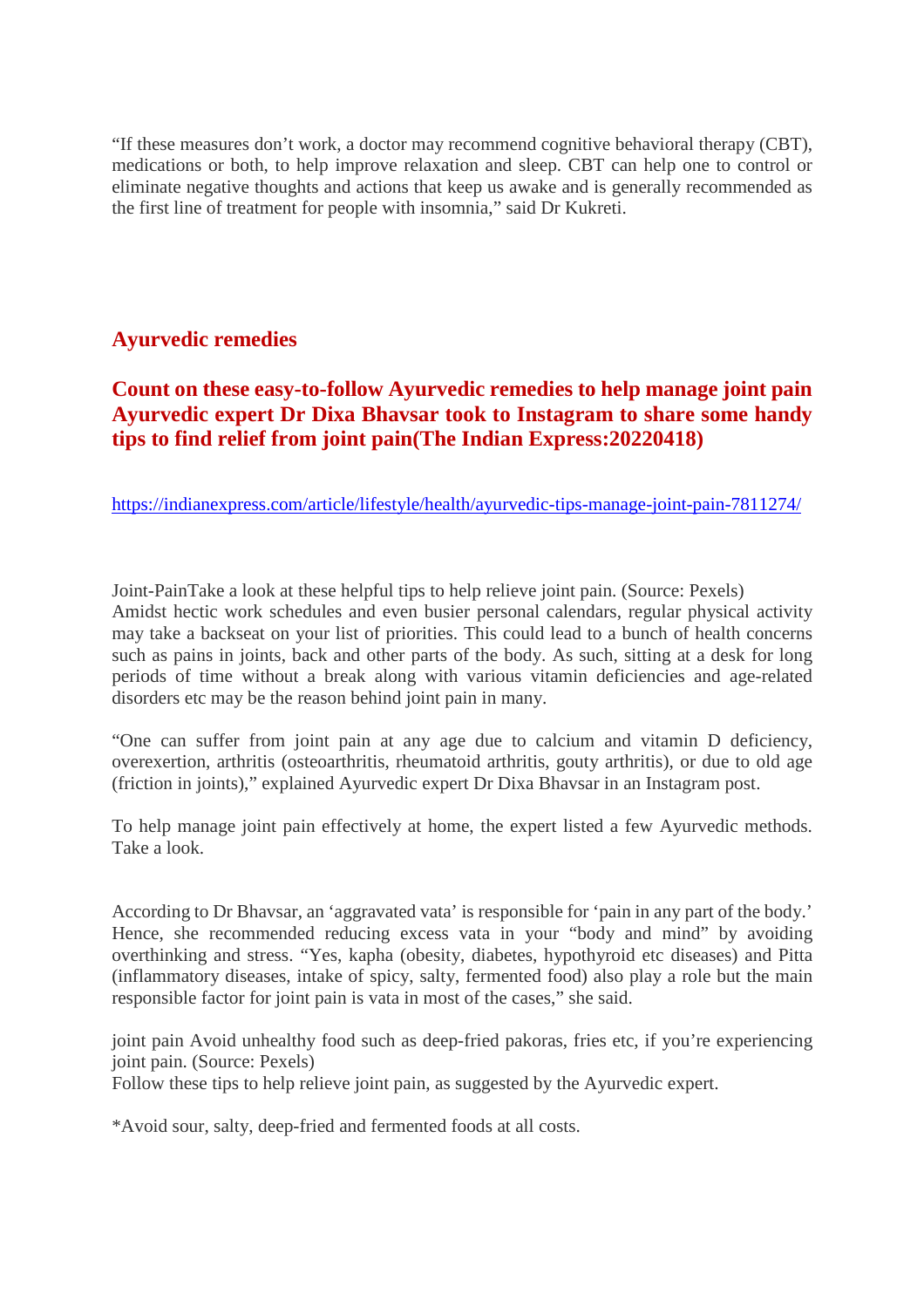\*Avoid vata aggravating ahara (dry and stale food), and vihara (excessive exercise, staying awake until late and a stressful lifestyle).

\*Consume healthy fats such as ghee, sesame seeds, olive oil, etc.

#### **International Caesarean Awareness month**

**International Caesarean Awareness month: What does C-section recovery timeline look like?**

**Caesarean delivery involves a cut in the abdominal wall and the deeper tissues up to the lower part of the uterus just behind the urinary bladder. The uterus is opened here and the baby is delivered(The Indian Express:20220418)**

https://indianexpress.com/article/lifestyle/health/international-caesarean-awareness-month-csection-recovery-timeline-health-surgery-postpartum-7870402/

Caesarean delivery, all you need to know about Caesarean delivery, what happens during Caesarean delivery, recovery time for Caesarean delivery, things to do for health and recovery after C-section birth, indian express newsRefined techniques in anaesthesia and surgery along with good quality suture materials have brought down incidences of morbidity and mortality. (Photo: Getty/Thinkstock)

It is no secret that there has been a surge in caesarean section rates. Sedentary lifestyle, change in eating habits, obesity, diabetes and hypertension during pregnancies, increasing IVF pregnancies and twin pregnancies, elderly primigravida, primigravida mother (delivering first time), mothers requesting for caesarean, fear of experiencing labor pain or for auspicious timings are all factors behind it, says Dr Jayashree Nagaraj Bhasgi, senior consultant, obstetrics and gynaecology, Fortis Hospital, Richmond Road, Bengaluru.

"Caesarean delivery is definitely a life-saving procedure when done during a complication encountered during labor. It involves a cut in the abdominal wall and the deeper tissues up to the lower part of the uterus just behind the urinary bladder. The uterus is opened here and the baby is delivered," she explains.

ALSO READ |Five habits that can cause discomfort and pain during urination But, once the baby is out, what happens to the mother and what does the timeline of her recovery look like?

According to the doctor, refined techniques in anaesthesia and surgery along with good quality suture materials, strict aseptic precautions, usage of appropriate antibiotics, availability of blood and blood products have brought down incidences of morbidity and mortality.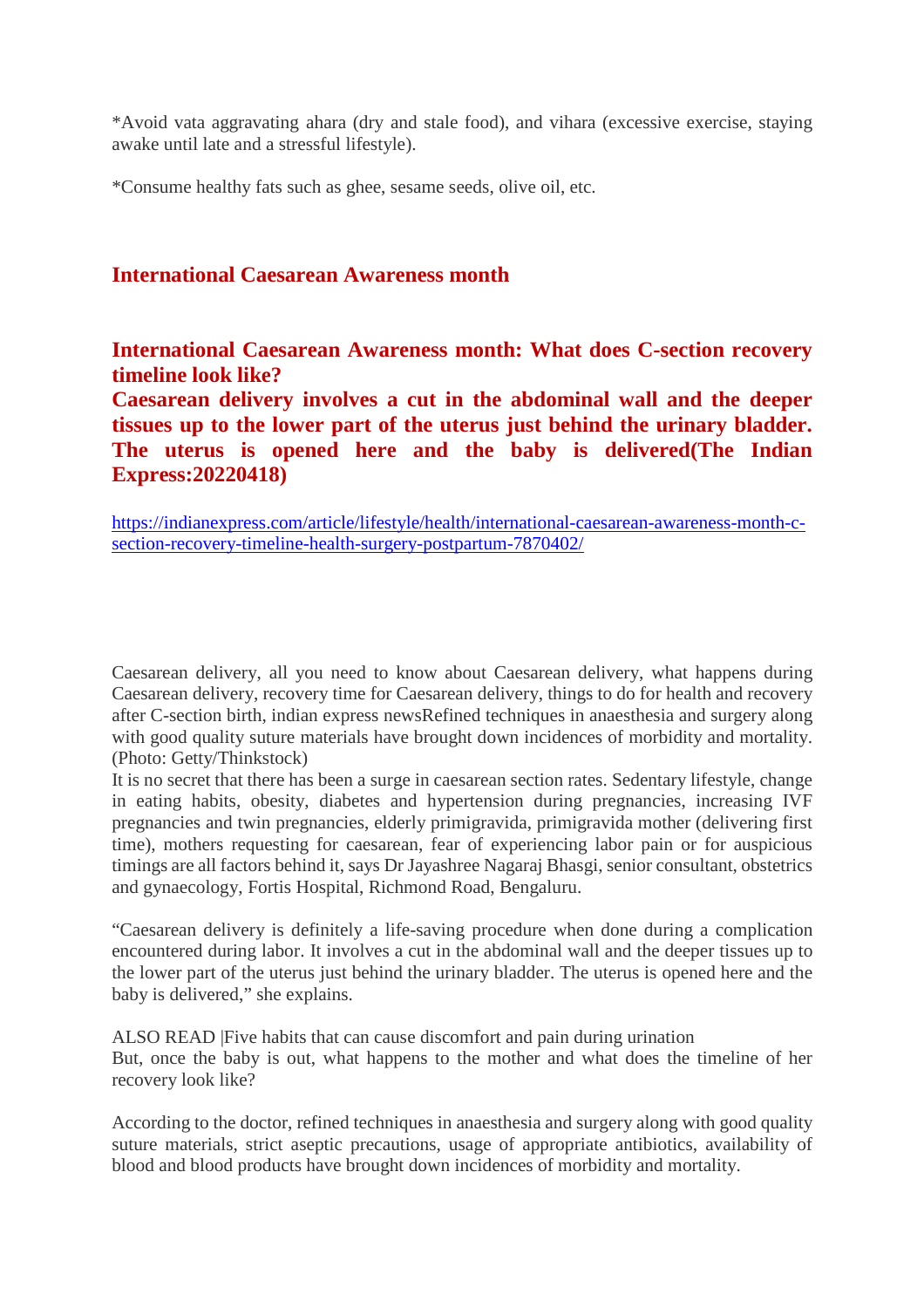"Patients are usually discharged 3-4 days after surgery. Early ambulation is important, specially in obese patients to prevent clots formation in the lower limbs, which can travel to the lung and cause breathlessness. Physical activity is limited initially and plenty of rest is advised," Dr Bhasgi advises.

Safe pain killer medicines and heat pads to alleviate pain are prescribed. Surgical pain wanes and almost stops in a weeks' time. Sleeping on the back and sides using a comfortable pillow is advised but not on the abdomen. "As the pain goes away, the patient is advised to increase her activity till she is comfortable — but not to the point of exertion," she adds.

#### ALSO READ |Health tips for mothers-to-be in every trimester

The doctor also cautions that strenuous activity be avoided for 2 months, till the sutures on the uterus dissolve and the wound is healed completely. "This means little or no house work and no running after the other little one. Usage of tampons and menstrual cups, and sexual activity is discouraged during this time to avoid infections of genital tract."

Per the doctor, the patient is allowed to shower normally as the bandage is usually removed on the third day of the surgery and a waterproof one is applied. After that is removed on the seventh day, she can wash the wound area with soap and water and is advised to keep it dry and to wear loose comfortable clothing.

Caesarean delivery, all you need to know about Caesarean delivery, what happens during Caesarean delivery, recovery time for Caesarean delivery, things to do for health and recovery after C-section birth, indian express news Strenuous activity be avoided for 2 months, till the sutures on the uterus dissolve and the wound is healed completely. (Photo: Getty/Thinkstock) If there is an increase in pain, and the patient sees redness in the wound or purulent discharge she should visit the hospital, warns Dr Bhasgi.

Other things to keep in mind:

\* Postpartum belly binder can be used after the pain stops.

\* Bleeding from the vagina is more in the first 3-4 days after caesarean, but gradually reduces and will continue till 3-6 weeks.

\* Any change in the vaginal discharge, heavy bleeding after 7 days, passing clots, foul smell, fever, increase in pain in the abdomen needs attention of the doctor.

#### ALSO READ |Amy Schumer shares a photo to normalise her C-section scars

\* Breastfeeding is initiated immediately after the baby is born. The mother is advised to look for any lumps in the breast. They are formed when the milk stagnates in the breast. To avoid it, remove the excess milk after feeding the baby, basically empty the breast so that fresh milk can be produced.

\* Drink a good amount of fluid and eat a balanced diet. Fibre-rich food is a must to prevent constipation after delivery. Increased intake of fluids also prevents urinary infection.

\* Returning to activities like exercising, driving, carrying anything heavier than the baby and sex can be started when one feels able and comfortable — ideally after eight weeks.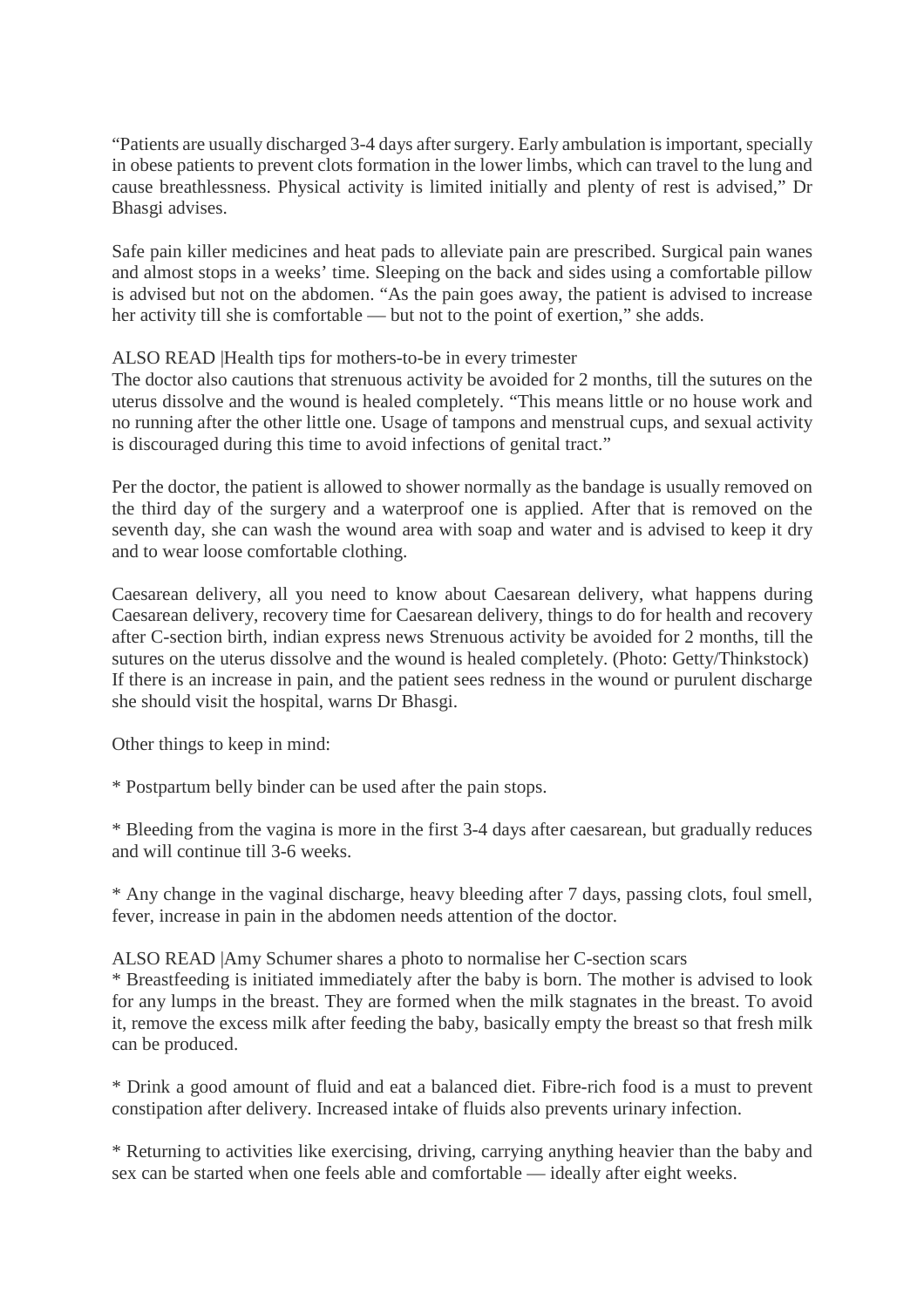#### **Potential iron**

## **A better millet for potential iron deficiency (The Hindu :20220418)**

https://www.thehindu.com/sci-tech/science/a-better-millet-for-potential-irondeficiency/article65326094.ece

Huge gain: Iron absorption was three-fold higher from the low phytate grain than the market variety. | Photo Credit: Special Arrangement

Improving natural iron absorption from iron-rich grains is a better strategy thFan chemical iron fortification of cereals

Is iron deficiency universal and profound in India? Is it due to dietary iron deficiency? With the Indian vegetarian diet, containing 8.5 mg iron/1,000 Kcal-energy, women who eat adequately (enough energy for a sedentary lifestyle), should have an iron intake of about 15 mg/day, matching their daily iron requirement (15 mg/day). Adult men with their lower iron requirement (11 mg/day), and those eating for an active lifestyle with higher energy intake, are even better off. Therefore, dietary iron deficiency is not the major problem. Nor is iron deficiency the common cause for deficiency anemia in India; it is only one cause. Other nutrients like vitamin B12, folate and protein are also important. Indeed, anemia itself may be over-diagnosed, since surveys using capillary blood will overestimate the prevalence of anemia, and there is some doubt that the hemoglobin cutoff to diagnose anemia is incorrectly high, overestimating its prevalence.

Therefore, when body iron deficiency occurs, it is less likely to be due to an iron-deficient diet, and more likely due to poor absorption of dietary iron. With poor, cereal-based diets, iron is not well-absorbed, because of a substance called phytate that is present in cereal grains, which binds tightly to dietary iron and impedes its absorption. Similarly, drinking tea or taking paan after meals also blocks iron absorption because of other inhibitory substances called polyphenols, which also bind iron tightly. Chronic body inflammation also blocks iron absorption from the intestine.

This iron absorption blockade can be overcome by eating fruits (vitamin C) with meals, or simply changing behavior, like avoiding tea with meals. Alternatively, dietary iron intake could be increased in a natural manner, by eating iron-rich grains like millets, which will increase iron intake naturally, and not excessively. It is laudable that there is interest in promoting millet consumption in India for adults and children: these ancient grains are good for us in many ways, and not just for their rich iron content. They are also high in calcium, zinc, magnesium, potassium, dietary fibre, and important vitamins such as thiamine, riboflavin, folic acid, and niacin.

Millets are therefore a great solution for increasing dietary iron density, offering much more than a single nutrient to the diet. Replacing just 100 gm of the daily cereal (rice) intake with finger millet (ragi) will increase the daily iron intake by 50%, and calcium by 350%. These are spectacular benefits, but they can be offset due to the high intrinsic phytate content of the ragi grain, which could reduce iron absorption. Even so, this ancient yet local grain, offering more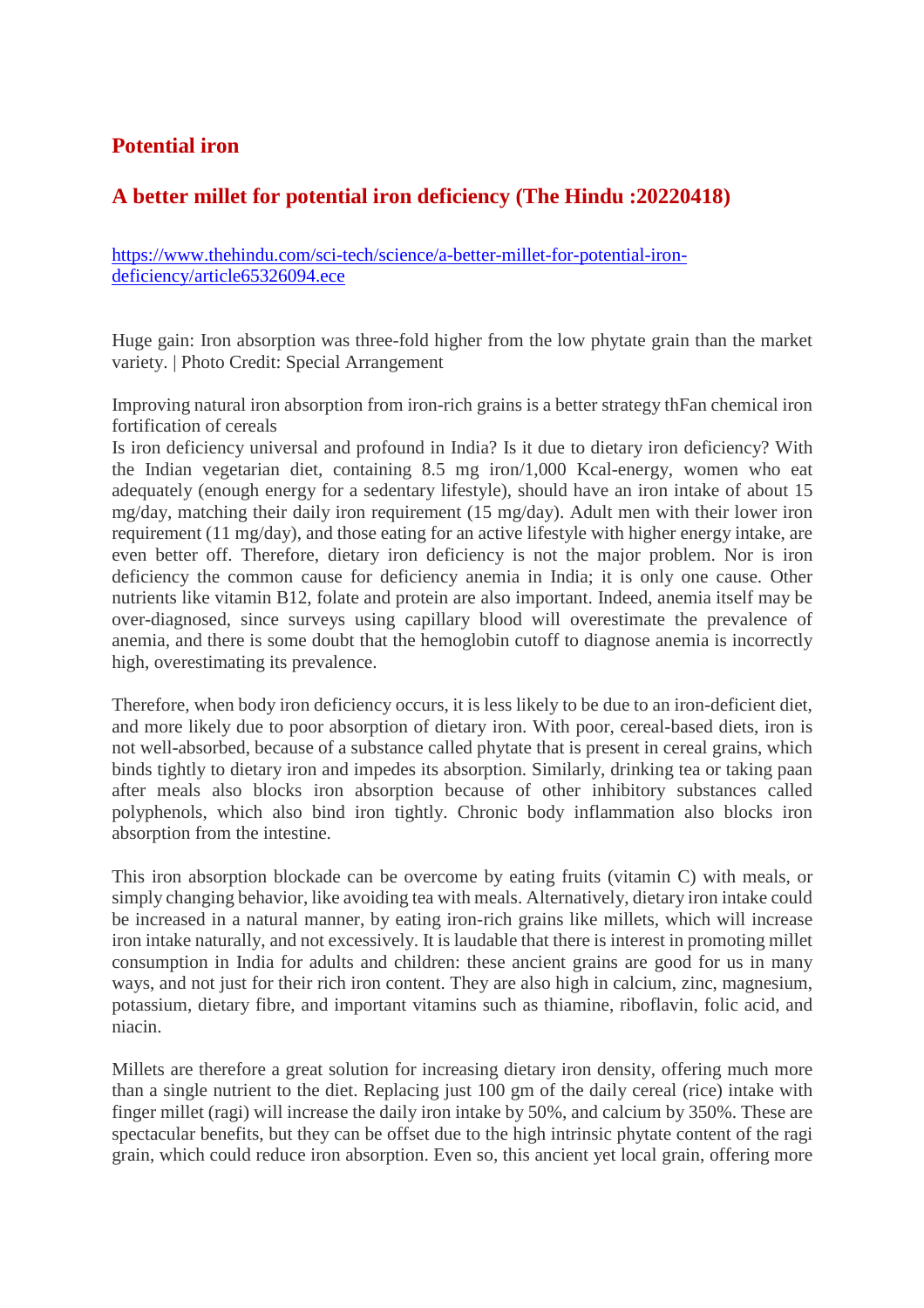than a single nutrient, should be a dietary staple, with strategies devised to enhance absorption of its iron.

One such agricultural research strategy is to find a natural finger millet variety with the same rich iron content, but with a lower phytate content, to offer better iron absorption. A recently published collaborative study published in the journal Frontiers in Nutrition does just that. Teams at the University of Agricultural Sciences, Bengaluru (UASB) led by Prof M.S. Sheshashayee and our team at St. John's Medical College, Bengaluru screened hundreds of Indian finger millet accessions to identify a grain variety with low grain phytate content, but the usual high iron content. This specific accession was grown repeatedly over three years, to ensure that the low phytate content was consistent across seasons, without any yield penalty. Whole genome sequencing showed a variation in the phytate transporter gene responsible for storage of phytate in grains. In this unique collaboration between agricultural and health sciences, iron absorption from this low-phytate millet grain was then measured in adult women in comparison with a market variety using a very accurate dual iron-stable-isotope erythrocyte incorporation method. Iron absorption was almost three-fold higher from the low phytate grain compared to the high-phytate market variety.

This is a promising and sustainable strategy. Yet, in India, the contrary path of iron fortification of staple foods is followed. This is a single nutrient approach that simply increases the chemical iron content of the diet, supplying about 10 mg/day per fortified food. It is counter-productive when iron deficiency is not universal, and absorption is the problem. Then, the fortified intake can be excessive when no iron deficiency exists, and excess iron is harmful: it is pro-oxidant, with many side effects, increasing the risk of diabetes, and unabsorbed iron can turn colonic bacteria towards an unhealthy typology.

Addressing the supply side of iron through natural means, like improving natural iron absorption from iron-rich grains, is a much better and holistic strategy than single nutrient efforts like chemical iron fortification of cereals, which has its own logistic problems, costs and health risks. As natural and ancient grains that provide a diversity of nutrients, millets, with their high natural iron content, low water requirement and low environmental footprint, would be an excellent and sustainable strategy to mitigate any existing iron deficiency in India, while promoting general health of populations, including risk-reduction for chronic diseases.

#### **leech therapy'**

**Andhra Pradesh: Guru-Sishya Parampara to promote ancient 'leech therapy' (The Hindu :20220418)**

https://www.thehindu.com/news/national/andhra-pradesh/andhra-pradesh-guru-sishyaparampara-to-promote-ancient-leech-therapy/article65328936.ece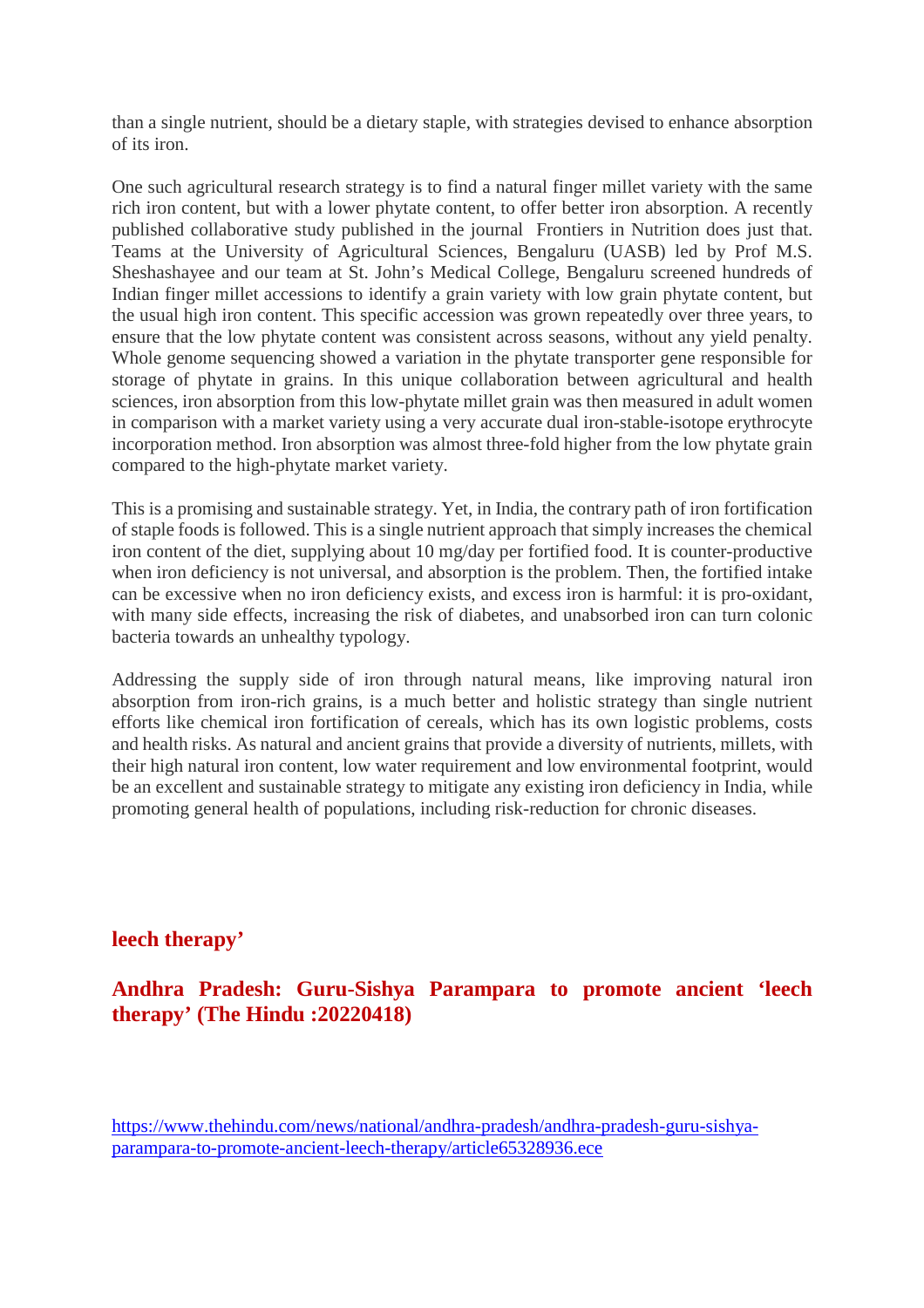The treatment has a mention in 'S ushruta Samhita', a 3,000-year-old treatise on medicine and surgery

Using leeches to treat a plethora of ailments as prescribed in Ayurveda is gaining prominence as an accepted procedure across the globe. Medicinal Leech Therapy (MLT), also known as Hirudotherapy, has a mention in the 'S ushruta Samhita', a 3,000-year-old treatise on medicine and surgery, M. Bhaskar Rao, retired vice-principal of Sri Venkateswara Ayurvedic College has said.

#### **WHO Methodology**

#### **India objects to WHO methodology for calculating COVID-19 toll(The Hindu :20220418)**

https://www.thehindu.com/news/national/india-objects-to-who-methodology-for-calculatingcovid-19-toll/article65327583.ece

Health Ministry responds to reports of India stalling the world health body's efforts

India has been in regular and in-depth technical exchange with the World Health Organization (WHO) on the issue of collecting and making public the COVID-19 death toll in the country, the Union Health Ministry said on Saturday in response to The New York Times article titled India Is Stalling the WHO's Efforts to Make Global Covid Death Toll Public dated April 16.

The Ministry, in a statement, said that the analysis while using mortality figures directly obtained from Tier I set of countries, uses a mathematical modelling

#### **warm' vaccine**

#### **Work in progress: India-made 'warm' vaccine to fight COVID-19(The Hindu :20220418)**

https://www.thehindu.com/news/national/bengaluru-lab-mynvaxs-warm-covid-19-vaccine-isa-ray-of-hope-against-omicron/article65324155.ece

IISc-incubated Mynvax behind jabs that can be stored at room temperature for 4 weeks, generated a significant number of antibodies in mouse trials against prevalent variants of the virus, according to a study in the peer-reviewed journal Viruses

A prospective vaccine against SarsCov2 being developed in India, that doesn't need to be stored in refrigerators or cold-chain storage, generated a significant number of antibodies in